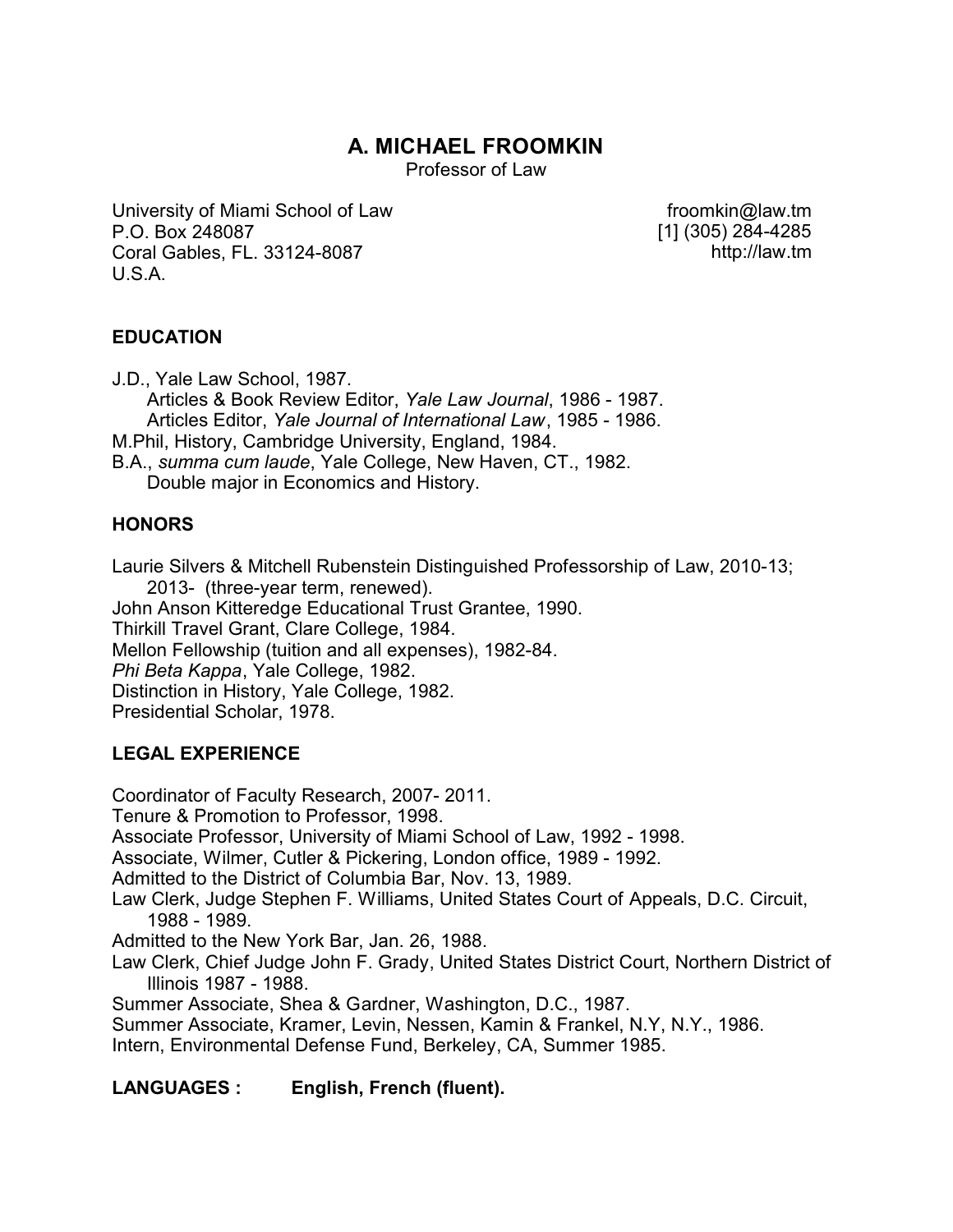## **COURSES TAUGHT**

#### 2016-2017

Administrative Law (Fall) & Robot Law (Fall - 1 credit short course); On leave in Spring

Past Law Teaching Civil Procedure I Constitutional Law I Electronic Commerce (sem.) Internet Law Internet and the State: Social and Political **Regulation** Internet and the Market: E-Commerce and Intellectual Property Internet Governance (sem.)

Intellectual Property in Digital Era (sem.) International Law **Jurisprudence** Regulation of Identity (sem.) Trademark **Torts** Virtual Worlds and the Law (sem.) (with Caroline Bradley)

#### **OFFICES AND MEMBERSHIPS**

#### **Current Offices**

Program Committee, We Robot, 2017 Adviser, Security in Internet Governance and Networks: Analysing the Law

(SIGNAL), University of Oslo, Dept. of Private Law, Norwegian Research Center for Computers and Law (NRCCL), 2016-

Founding Editor, *JOTWELL: Journal of Things We Like (Lots)* (Jotwell.com), 2009 - Fellow, Center for Democracy & Technology, 2009 -

Affiliated Fellow, Yale Information Society Project (Yale ISP), 2008 -

International Advisory Board, *I/S: A Journal of Law and Policy for the Information Society*, 2004 -

Editorial Board, *Information, Communication & Society*, 1997 -

#### **Advisory Boards**

AALS Technology Advisory Board, 2015-16 Future of Privacy Forum, 2014- Electronic Privacy Information Center (EPIC), 2013- International Library Of Ethics, Law And Technology (Springer), 2008 - Electronic Frontier Foundation (EFF), 2004- Cyberlaw Abstracts, Legal Scholarship Network, 1996 -

#### **Memberships**

Royal Institute of International Affairs (Chatham House), 1991- American Bar Association, 1988-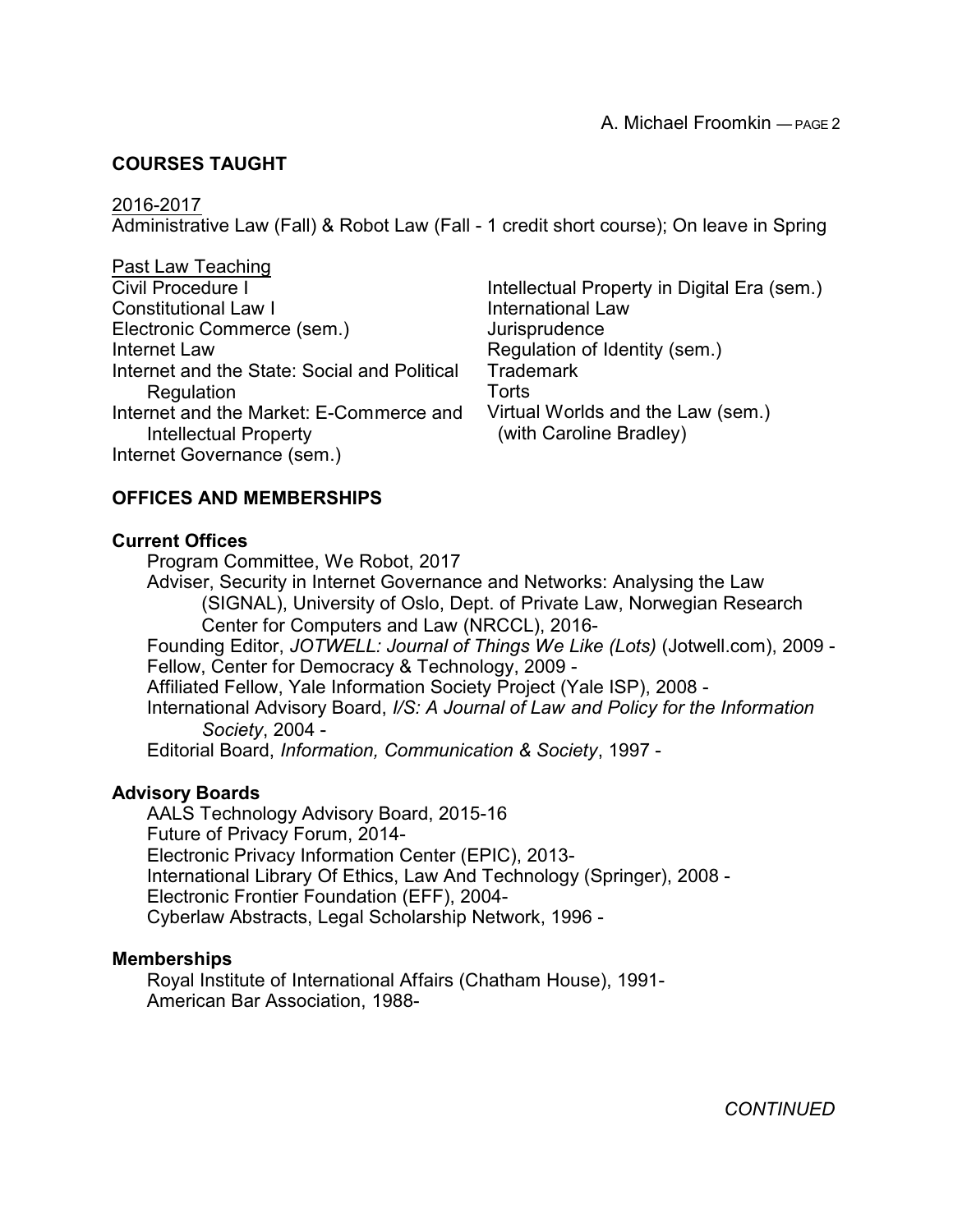#### **Past Offices and Memberships**

Program Committee Chair, We Robot, 2016, Coral Gables, FL Program Committee, We Robot 2015, U. Washington, Seattle, WA. Chair, Jotwell 5<sup>th</sup> Anniversary Conference: Legal Scholarship We Like and Why It Matters, Coral Gables, FL (Nov 7 & 8, 2014). Program Committee Chair, We Robot 2014, Coral Gables, FL Founding Editor, ICANNWatch.org, 1999 - 2014 Program Committee, TILTing Perspectives 2013:Bridging Distances in Technology and Regulation, Tilburg University, The Netherlands. Program Committee, We Robot 2013, Stanford Law School; Member, US Dept. of Homeland Security Advisory Committee on Data Privacy and Integrity. 2011-2012 (two year term). Program Chair, We Robot 2012, Coral Gables, FL. Program Committee Co-Chair, Second International ICST Symposium on Global Information Governance (ISGIG) 2009 (Prague). Director, U. Miami Law Foreclosure Fellowship Program, 2009 BNA Electronic Information Policy & Law Report Advisory Board, 1996-2008. Editorial Board, *Journal of Internet Policy*, 2008 - 2010 Wireless Miami-Dade Executive Steering Committee, 2006-2008. Member, UM Law Strategic Planning Committee, 2007. Advisory Board, IP Justice, International Cyberlaw Clinic, 2007-2008 ICANN NomCom - Appointed Member from Interim At-Large Advisory Committee, 2006 (reappointed for second term for 2007, term limited thereafter). Non-executive Director, Out2 Media Group,1999-2006. Appointed Member, Florida Supreme Court Committee on Privacy and Court Records, 2003-05. Advisory Board, Institute for the Study of Information Technology and Society (InSITeS) at Carnegie Mellon University, Experts Network, 2004-2006 Asia-Pacific Privacy Charter Council (APPCC), 2003-2004. Non-Commercial Constituency Representative, ICANN WIPO2 task force, 2003-04. Association for Computing Machinery, 1995-2004. Center for Law in the Digital Economy (CliDE) (Monash University, Melbourne, Australia), 2001-2004. Dutch Scientific Council National Programme for Information Technology and law (ITeR) (Institute for Information Law of the University of Amsterdam & Center for Laq, Public Administration and Informatization, Tilburg University, 2001- 2002. Member, International Chamber of Commerce, Ad hoc Task Force on Jurisdiction and Applicable Law in Electronic Commerce, 1999-03. Chair, U. Miami School of Law Promotion and Tenure Committee, 2002-04. U.Miami Committee on Digital Signature Usage, 2001-2002. Member, Advisory Board, ZeroKnowledge.com, 2000-2002. Member, ACM Committee on Law and Computing Technology, 1999-2001.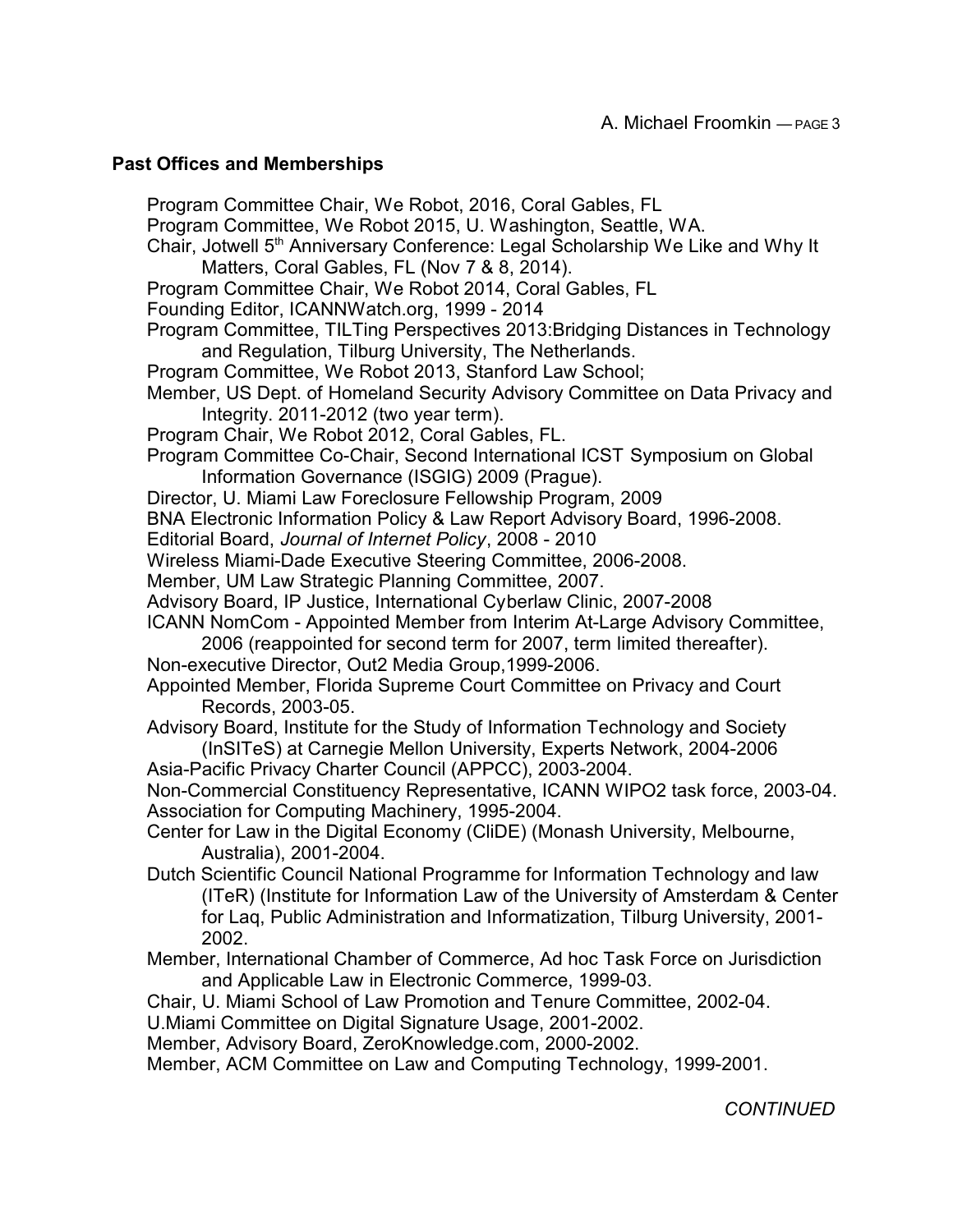Founding Director, Disputes.org, 1999-2001.

Program Committee, Conference on Electronic Commerce 2000 (EC-00), 2000. U. Miami Committee on Faculty Ownership of Intellectual Property, 1999-2000. Overseas Correspondent Editor, *Amicus Curia*, Institute of Advanced Studies

(London, England), 1997-2000.

Member, Small Drafting Committee, ICANN UDRP, 1999.

Scientific Committee, Net Jus Project (U. Bologna, Italy), 1999-2000.

Member, World Intellectual Property Organization (WIPO) Panel of Experts for WIPO Internet Domain Name Process, 1998-1999.

PrivacyExhange, 1997-1999.

Editorial Board, *Lex Electronica (Cybernews)*, 1997-1999.

*Centro de Investigaciones en Information Technology* (CENIT), Buenos Aires, Argentina, 1997-1999.

Internet Society, 1995-1998.

University of Miami Faculty Senate Internet Committee, 1997-1999.

Chair, Am. Assoc. of Law Schools (AALS) Section on Law & Computers, 1998.

Planning Committee, Financial Cryptography '97 & '98 (Anguilla).

Planning Committee, Computers Freedom & Privacy, 1996 - 1998.

Advisory Board, Journal of Online Law, 1996 -1998.

Member, Information Security Committee, EDI and Information Technology Division, Science and Technology Section, ABA, 1995.

## **PRIOR TEACHING EXPERIENCE**

Research Assistant to Professor Jerry Mashaw, 1987. Helped design course in legislation.

Teaching Fellow 3, American Colonial History and American Revolution, Yale History Department, Professor Edmund S. Morgan, 1985 - 1986. Graduate Affiliate of Saybrook College, Yale, 1984-86.

#### **BUSINESS EXPERIENCE**

Assistant to the President, Partners in Enterprise, Inc., Washington, D.C., summer 1981.

Research Assistant, Operations Evaluation Dept., World Bank, Washington, D.C., summer 1980.

Programmer/Clerk, Computing Activities Dept., World Bank, summer 1978, and 1979.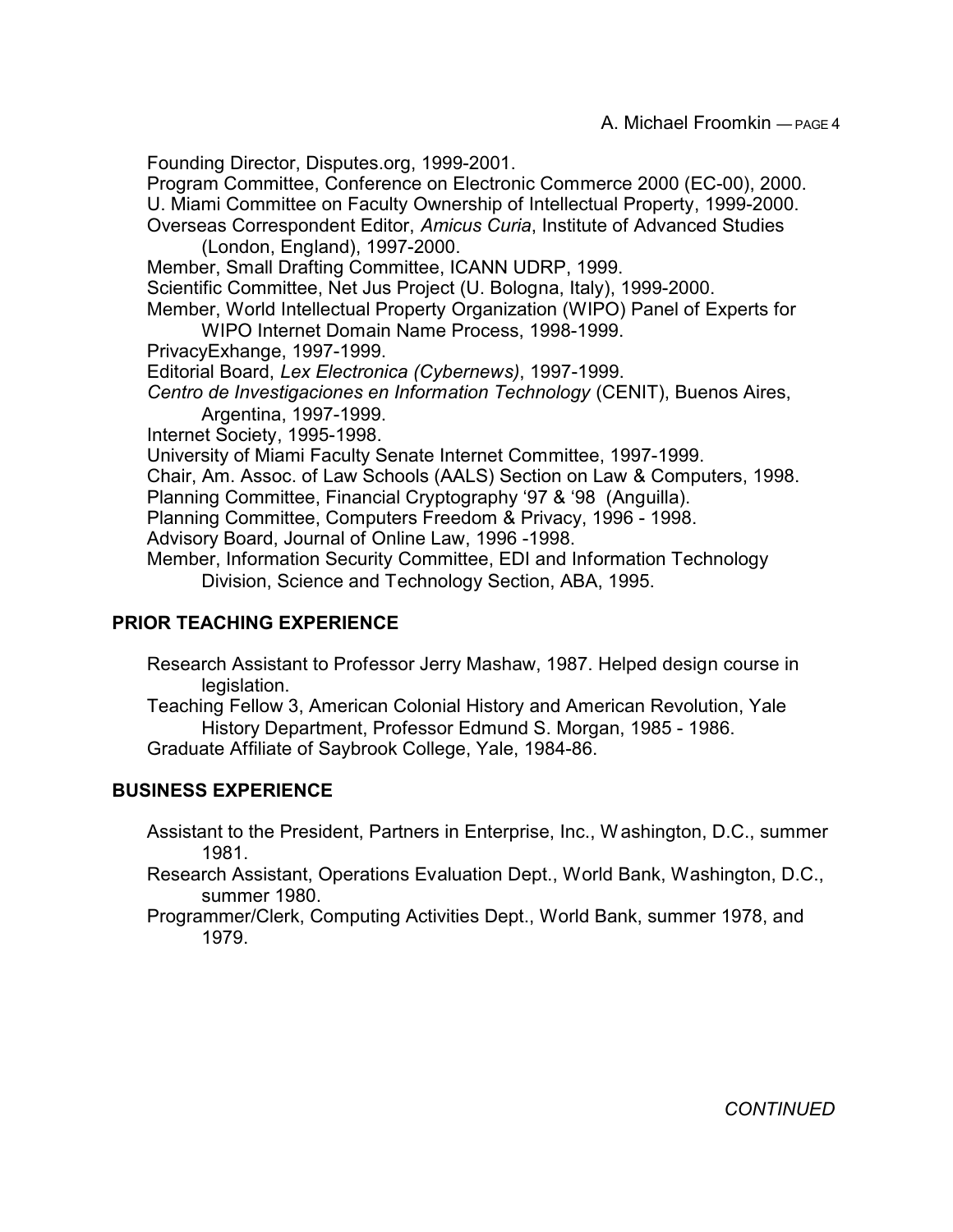#### **POLITICAL EXPERIENCE**

Elected to Committee of 50, Democrats Abroad (UK), 1990 - 1992; 1983 - 1984. Assistant, Morrison for Congress, New Haven, CT, 1984. Directed telephone canvass and phonebank.

Ward Nine Democratic Committee, New Haven, CT, 1984 - 1986.

Elected Asst. Sec., Clare College Middle Common Room, 1984.

- Press Secretary, Lechner for Congress, Falls Church, VA. 1982. Supervised staff of three, and volunteers.
- Press Secretary, Southern CT, National Unity Campaign for John Anderson, 1980. Co-founder of managing committee for CT.
- Elected Vice-Chairman of Neighborhood Planning Council #2 (Washington, D.C.), 1977-1978.

#### **JOURNALISM EXPERIENCE**

Editor-in-Chief, *Yale Political Monthly*, 1981 - 1982. Yale Stringer, Associated Press, 1981. News Editor, Chief Copy Editor, Reporter, Columnist, *Yale Daily News*, 1978 - 1981.

Disk Jockey, WYBC - AM (New Haven), 1978.

#### **BLOGGING**

Discourse.net, http://discourse.net, 2003- ICANNWatch, http://icannwatch.org, 1990-2011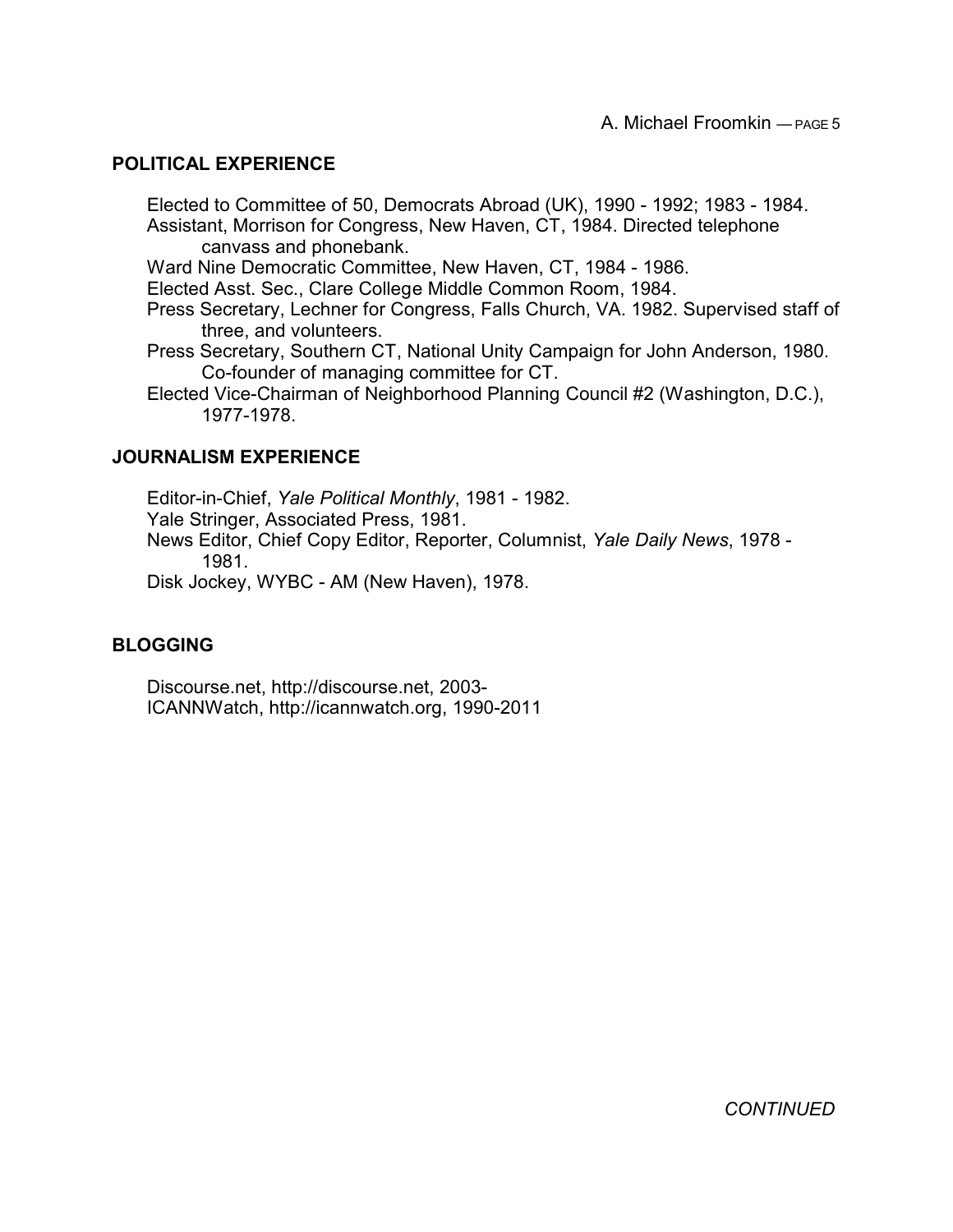# **FORTHCOMING PUBLICATIONS & WORKS IN PROGRESS**

## **Works in Progress**

*Building Privacy into the Infrastructure: Towards a New Identity Management Architecture Lessons Learned Too Well: Anonymity in a Time of Surveillance,* forthcoming Arizona L. Rev. (2017), papers.ssrn.com/sol3/papers.cfm?abstract\_id=1930017

## **Publications**

#### **Books**

ROBOT LAW (2016) (Ryan Calo, A. Michael Froomkin & Ian Kerr, eds.)

# **Articles & Book Chapters**

*'Introduction*, ROBOT LAW (2016) (Ryan Calo, A. Michael Froomkin & Ian Kerr, eds.). *Regulating Mass Surveillance as Privacy Pollution: Learning from Environmental Impact Statements* 2015 ILL. L. REV. 1713 (2015)), http://ssrn.com/abstract=2400736. *Self-Defense Against Robots* (with Zak Colangelo), 48 CONN. L. REV. 1 (2015), http://ssrn.com/abstract=2504325. *From Anonymity to Identification*, 1 J. SELF-REGULATION & REGULATION (2015), http://papers.ssrn.com/sol3/papers.cfm?abstract\_id=2715579. *Pseudonyms by Another Name: Identity Management in a Time of Surveillance*

(chapter in EPIC, PRIVACY IN THE MODERN AGE: THE SEARCH FOR SOLUTIONS (Mark Rotenburg, Julia Horwitz, jeramie Scott, eds. 2015)).

The Death of Privacy (translated into Chinese) in THE STUDY OF INFORMATION PRIVACY: THE GENERATION, DEVELOPMENT, APPLICATION AND CONTROVERSIES OF INFORMATION PRIVACY (2014) (Zhang Minan, ed; Lin Taisong, assoc. ed)

*'PETs Must Be on a Leash': How US Law (and Industry Practice) Often Undermines and Even Forbids Valuable Privacy Protecting Technology*, 74 OHIO ST. L.J. 965 (2013) (Symposium: The Second Wave of Global Privacy Protection) *available online,* http://papers.ssrn.com/sol3/papers.cfm?abstract\_id=2348281*.*

*ICANN and the Domain Name System after the 'Affirmation of Commitments'* (book chapter) in RESEARCH HANDBOOK ON GOVERNANCE OF THE INTERNET (Ian Brown, ed.) (2013).

*Hard to Believe, The High Cost of a Biometric Identity Card* (with Jonathan Weinberg), Research Brief issued by The Chief Justice Earl Warren Institute on Law and Social Policy, University of California at Berkeley School of Law (Feb. 2012), http://papers.ssrn.com/sol3/papers.cfm?abstract\_id=2715594.

*Almost Free: An Analysis of ICANN's 'Affirmation of Commitments'* , 9 J. TELECOM. & HIGH TECH. LAW 187 (2011) *available online,*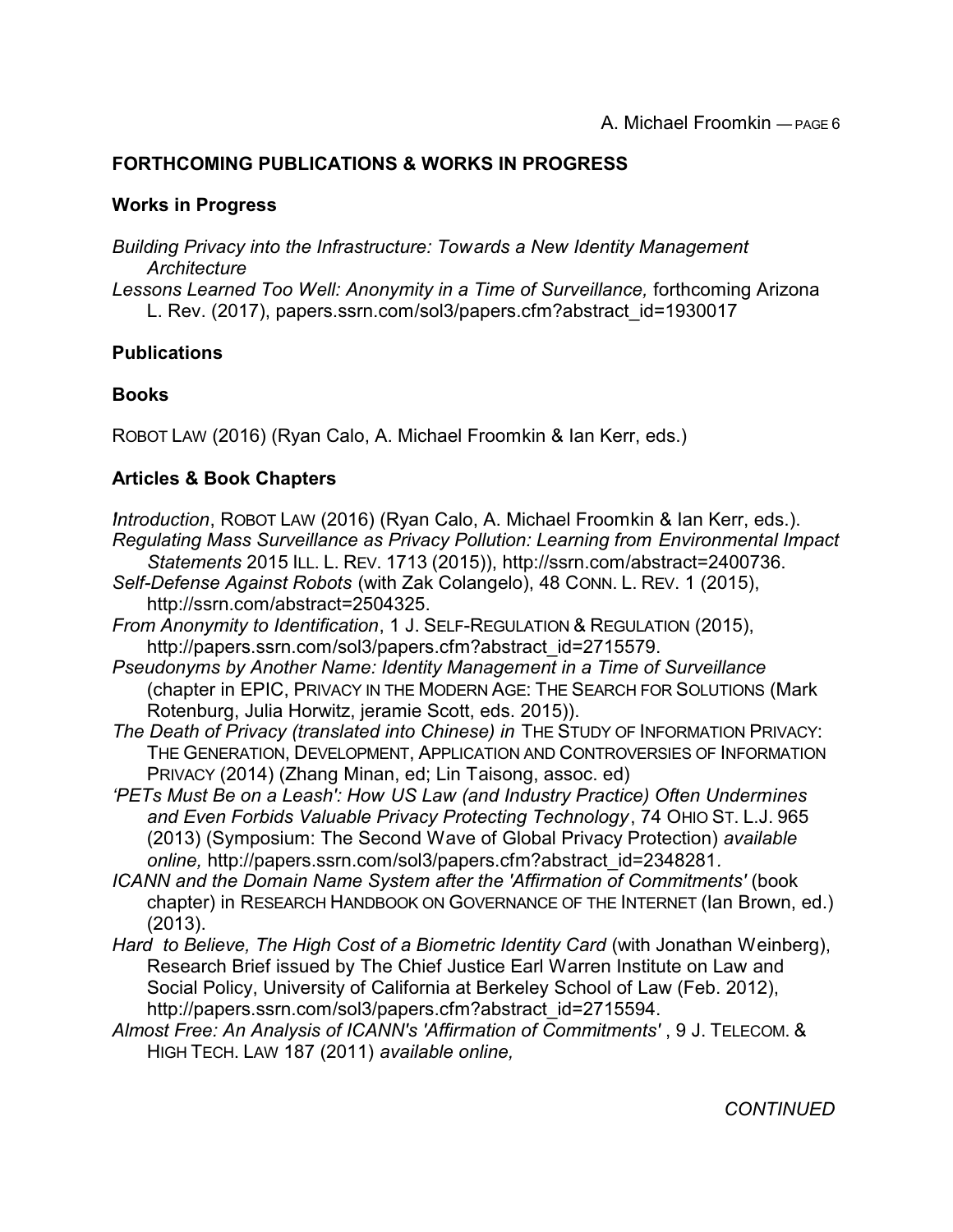http://papers.ssrn.com/sol3/papers.cfm?abstract\_id=1744086

- *Ethical, legal and social issues for personal health records and applications* (2010) (with Reid Cushman, Anita Cava, Patricia Abril, & Kenneth W. Goodman), 43 JOURNAL OF BIOMEDICAL INFORMATICS 551 (2010).
- *Government Data Breaches*, 24 BERK. TECH. L.J. 1018 (2009) *available online,* http://papers.ssrn.com/sol3/papers.cfm?abstract\_id=1427964.
- *Building the Bottom Up from the Top Down*, 5 I/S: A JOURNAL OF LAW AND POLICY FOR THE INFORMATION SOCIETY 141 (2009) *available online,*

http://papers.ssrn.com/sol3/papers.cfm?abstract\_id=1338790

*Identity Cards and Identity Romanticism* (book chapter) in LESSONS FROM THE IDENTITY TRAIL: ANONYMITY, PRIVACY AND IDENTITY IN A NETWORKED SOCIETY (Ian Kerr, ed., 2009)) *available online,*

http://papers.ssrn.com/sol3/papers.cfm?abstract\_id=1309222.

- *Anonymity and the Law in the USA* (book chapter) in LESSONS FROM THE IDENTITY TRAIL: ANONYMITY, PRIVACY AND IDENTITY IN A NETWORKED SOCIETY (Ian Kerr, ed., 2009)) *available online,* http://papers.ssrn.com/sol3/papers.cfm?abstract\_id=1309225.
- *The Uneasy Case for National ID Cards as a Means to Enhance Privacy* (book chapter) in SECURING PRIVACY IN THE INTERNET AGE (A. Chander, L. Gelman, M.J. Radin, eds) Stanford U.P. 2008 *available online,*

http://papers.ssrn.com/sol3/papers.cfm?abstract\_id=2719008

- *The New Health Information Architecture: Coping with the Privacy Implications of the Personal Health Records Revolution*, UM ELSI Group for Project HealthDesign (2008), http://www.projecthealthdesign.org/media/file/social-life-info-15.pdf
- *Forced Sharing of Patient-Controlled Health Records*, UM ELSI Group for Project HealthDesign (2007),

http://papers.ssrn.com/sol3/papers.cfm?abstract\_id=2719804.

- *ELSI Guide to Licensing Project HealthDesign Work Product in the Public Interest, for Project HealthDesign* (2007), http://www.projecthealthdesign.org/media/file/ ELSI-OpenSource-Guide.pdf
- *On the Future of Internet Governance* (transcript of panel discussion), 101 AMERICAN SOCIETY OF INTERNATIONAL LAW, PROCEEDINGS OF THE ANNUAL MEETING (2007), http://ssrn.com/abstract=992805
- *Creating a Viral Federal Privacy Standard*, 8 B.C. L. Rev. 55 (2007), *available online,* http://papers.ssrn.com/sol3/papers.cfm?abstract\_id=2715596
- *The Plural of Anecdote is "Blog",* 84 WASH. U. L. REV. 1149 (2006), *available online,* http://papers.ssrn.com/sol3/papers.cfm?abstract\_id=2715780
- *A Dispatch From the Crypto Wars (*Review of MATT CURTIN, BRUTE FORCE: CRACKING THE DATA ENCRYPTION STANDARD (2005)), 2 I/S: A JOURNAL OF LAW AND POLICY FOR THE INFORMATION SOCIETY 345 (2006),

http://papers.ssrn.com/sol3/papers.cfm?abstract\_id=2715610.

*International and National Regulation of the Internet* (book chapter in THE ROUND TABLE EXPERT GROUP ON TELECOMMUNICATIONS LAWS: CONFERENCE PAPERS (E.J. DOMMERING & N.A.N.M. VAN EIJK (EDS.) (2005)) *available online,*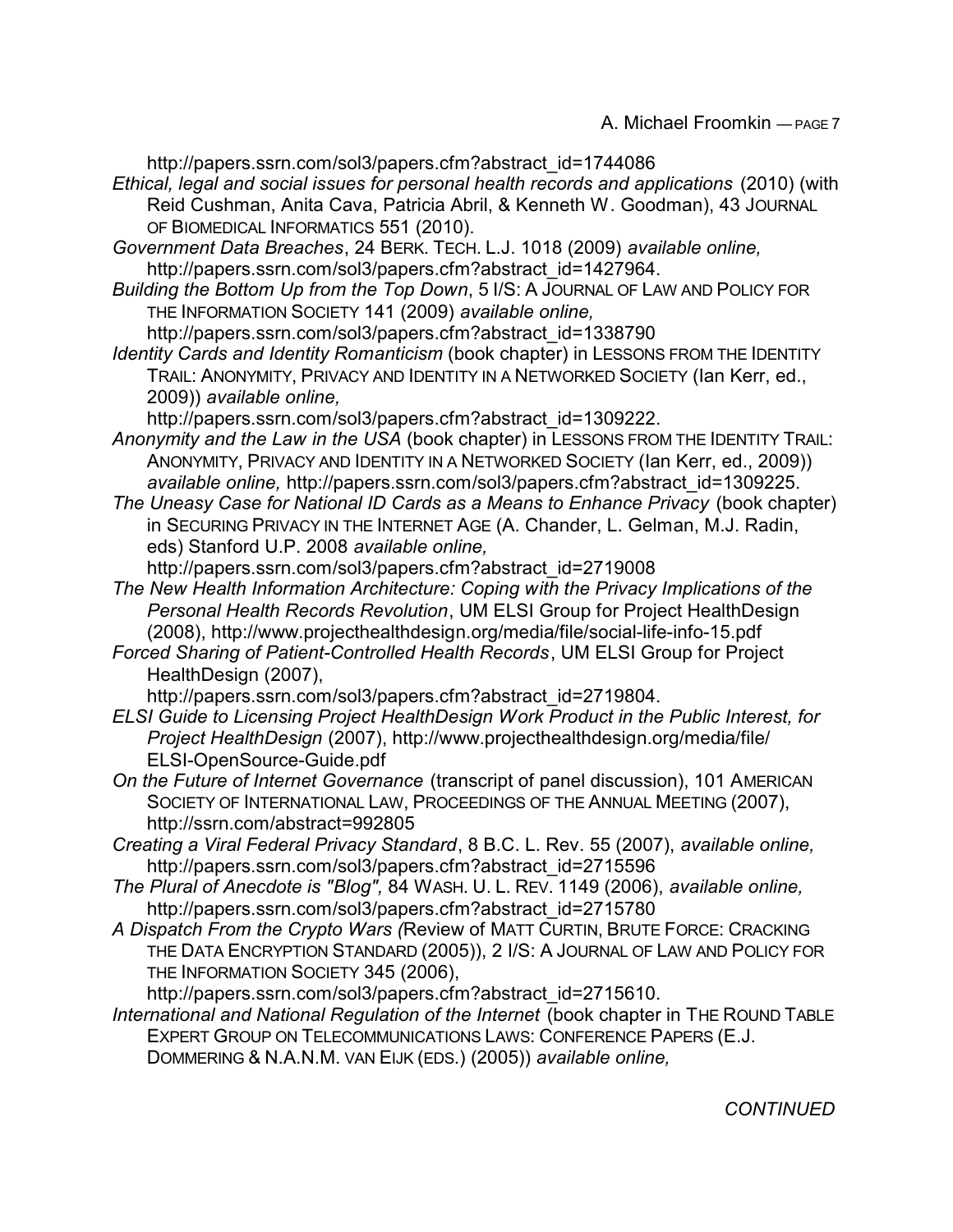http://papers.ssrn.com/sol3/papers.cfm?abstract\_id=2718981 *Virtual Worlds, Real Rules* (with Caroline Bradley), 49 N.Y.L.S.L. Rev. 103 (2004), *available online,* http://papers.ssrn.com/sol3/papers.cfm?abstract\_id=1127722 *When We Say America™ We Mean It,* 41 HOUSTON. L. REV. 839 (2004), available online, http://papers.ssrn.com/sol3/papers.cfm?abstract\_id=2715614. *Technologies for Democracy* (book chapter in THE PROSPECTS FOR ELECTRONIC DEMOCRACY (Peter Shane, ed. 2004)), *available online,* http://papers.ssrn.com/sol3/papers.cfm?abstract\_id=2731312. *Commentary: Time to Hug a Bureaucrat*, 35 LOY. U. CHI. L.J. 139 (2003), *available online* http://papers.ssrn.com/sol3/papers.cfm?abstract\_id=2731312. *ICANN & Anti-Trust*, 2003 ILLINOIS L. REV. 1 *(co-authored with* Mark Lemley*), available online* http://papers.ssrn.com/sol3/papers.cfm?abstract\_id=291221 *ICANN 2.0: Meet the New Boss*, 36 LOY. L.A. L. REV. 1087 (2003), *available online* http://papers.ssrn.com/sol3/papers.cfm?abstract\_id=2719010 *Habermas@discourse.net: Toward a Critical Theory of Cyberspace*, 116 HARV. L. REV. 749 (2003), available online http://papers.ssrn.com/sol3/papers.cfm?abstract\_id=363840 *Anonymity in the Balance* (book chapter in DIGITAL ANONYMITY: TENSIONS AND DIMENSIONS (C. Nicoll, J.E.J. Prins & M.J.M. van Dellen eds. 2003), *available online* http://papers.ssrn.com/sol3/papers.cfm?abstract\_id=2718528 *Internet's International Regulation: Emergence and Enforcement*, in Évolution des systè*mes juridique, bijuridism et commerce international* (Louis Perret & Alain-François Bisson, eds.) (Montreal, 2003) *Form and Substance in Cyberspace*, 6 J. SMALL & EMERGING BUS. L. 93 (2002), *available online* http://papers.ssrn.com/sol3/papers.cfm?abstract\_id=2715656 *ICANN's UDRP: Its Causes and (Partial) Cures*, 67 BROOKLYN L. REV. 605 (2002), *available online* http://papers.ssrn.com/sol3/papers.cfm?abstract\_id=2718986 *Internet Governance: The ICANN Experiment (Or, Three Paradoxes in Search of a Paradigm)*, *in* LA LIBERTAD DE INFORMACIÓN: GOBIERNO Y ARQUITECTURA DE INTERNET 12 (ed. Loreto Corredoira y Alfonso) (Madrid, 2001), *available online,* http://papers.ssrn.com/sol3/papers.cfm?abstract\_id=2718510. *The Collision of Trademarks, Domain Names, and Due Process in Cyberspace*, 44 COMM. ACM 91 (FEB. 2001) *Wrong Turn in Cyberspace: Using ICANN to Route Around the APA and the Constitution*, 50 DUKE L.J. 17 (2000), *available online* http://papers.ssrn.com/sol3/papers.cfm?abstract\_id=252523 *The Death of Privacy?* 52 STAN. L. REV. 1461 (2000), *available online* http://papers.ssrn.com/sol3/papers.cfm?abstract\_id=2715617 *Speculative Microeconomics for Tomorrow's Economy* (with James Bradford De Long) (book chapter) INTERNET PUBLISHING AND BEYOND: THE ECONOMICS OF DIGITAL INFORMATION AND INTELLECTUAL PROPERTY 6 (Brian Kahin &Hal Varian, eds., 2000), *available online* http://papers.ssrn.com/sol3/papers.cfm?abstract\_id=2718524 *Semi-Private International Rulemaking: Lessons Learned from the WIPO Domain*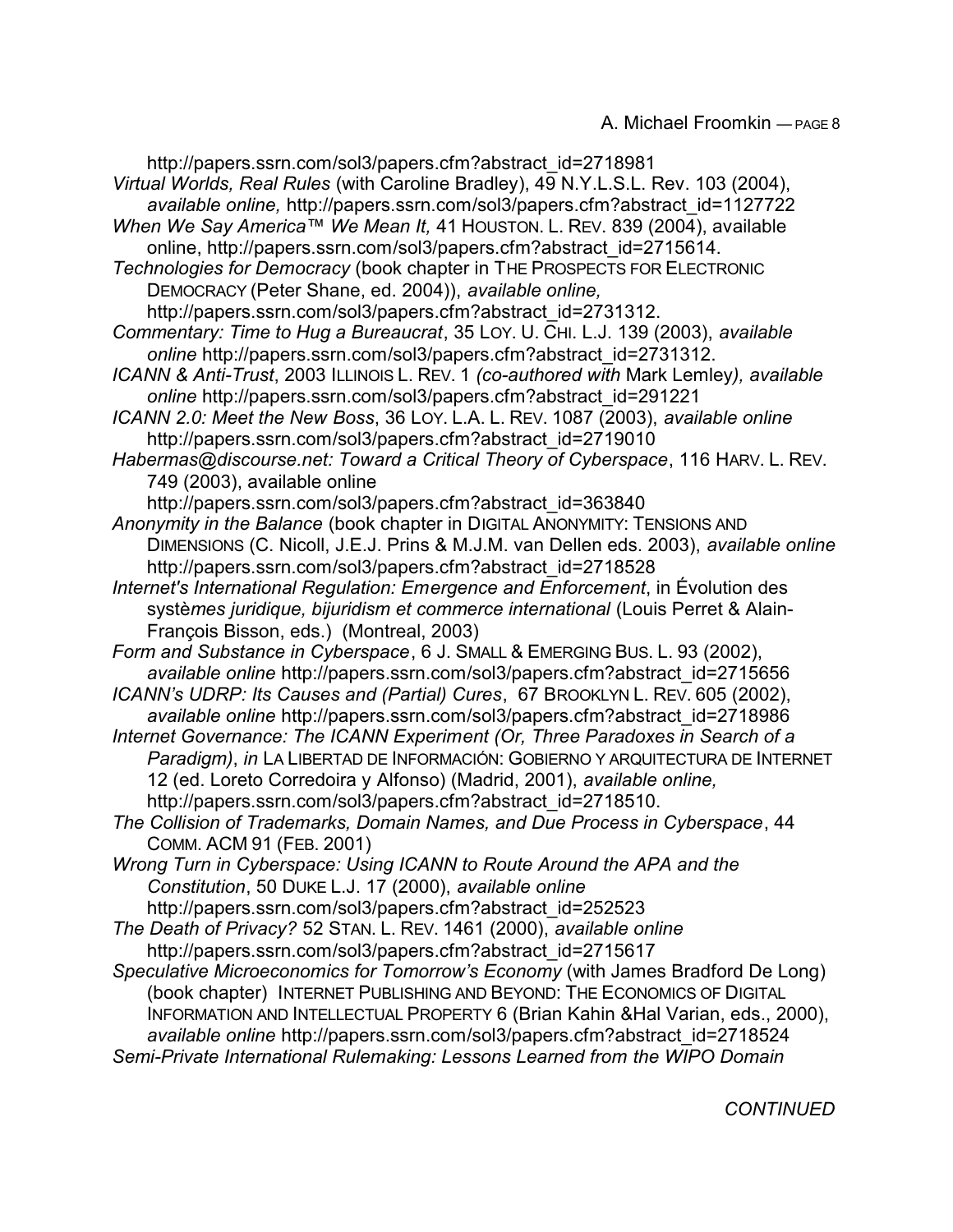*Name Process*, book chapter in CHRISTOPHER T. MARSDEN (ED), REGULATING THE GLOBAL INFORMATION SOCIETY 211 (Routledge 2000), *available online* http://papers.ssrn.com/sol3/papers.cfm?abstract\_id=2718511 *Beating Microsoft at its Own Game* (with J. Bradford DeLong), HARV. BUS. REV. 159 (Jan-Feb. 2000) (Review of CHARLES FERGUSON, HIGH STAKES, NO PRISONERS (1999)), *available online,* http://papers.ssrn.com/sol3/papers.cfm?abstract\_id=2719001 *The Constitution and Encryption Regulation: Do We Need a "New Privacy"?*, 3 N.Y.U. J. LEGIS & PUB. POL. 25 (1999-2000), *available online,* http://papers.ssrn.com/sol3/papers.cfm?abstract\_id=2719006 *Of Governments and Governance*, 14 BERKELEY LAW & TECHNOLOGY JOURNAL 617 (1999), *available online* http://papers.ssrn.com/sol3/papers.cfm?abstract\_id=2715659 *Legal Issues in Anonymity and Pseudonymity*, AAAS SYMPOSIUM VOLUME, 15 THE INFORMATION SOCIETY 113 (1999), *available online,*  http://papers.ssrn.com/sol3/papers.cfm?abstract\_id=2741193 *A Commentary on WIPO's The Management of Internet Names And Addresses: Intellectual Property Issues*, *available online* http://papers.ssrn.com/sol3/papers.cfm?abstract\_id=2715664 *2B as Legal Software for Electronic Contracting -- Operating System or Trojan Horse?*, 13 BERKELEY L. & TECHNOLOGY JOURNAL 1023 (1999), *available online* http://papers.ssrn.com/sol3/papers.cfm?abstract\_id=146908 *A Critique of WIPO's RFC3*, http://papers.ssrn.com/sol3/papers.cfm?abstract\_id=2715738 *Comment*, *The Empire Strikes Back*, 73 Chi-Kent L. Rev. 1101 (1998), *available online* http://papers.ssrn.com/sol3/papers.cfm?abstract\_id=2715743 *Firme digitali e Autorità di Certificazione: La garanzie di validità degli atti elettronici*, 23 INGENIUM (Italy) 12 (March, 1998) (tr. Giovanni Nasi) *Recent Developments in US Computer Law*, AMICUS CURIAE 27 (Jan., 1998), *available online* http://papers.ssrn.com/sol3/papers.cfm?abstract\_id=2726651. *Digital Signatures Today* in FINANCIAL CRYPTOGRAPHY 287 (Rafael Hirschfeld ed., 1997) (Springer Lecture Notes in Computer Science vol. 1318), *available online* http://papers.ssrn.com/sol3/papers.cfm?abstract\_id=2718526. *The Internet as a Source of Regulatory Arbitrage* (book chapter) in BORDERS IN CYBERSPACE (Brian Kahin and Charles Nesson, eds.) (MIT Press, 1997), *available online* http://papers.ssrn.com/sol3/papers.cfm?abstract\_id=2718515. *It Came From Planet Clipper,* 1996 U. CHI. L. FORUM 15 (The Law of Cyberspace symposium volume), *available online* http://papers.ssrn.com/sol3/papers.cfm?abstract\_id=2718996. *Flood Control on the Information Ocean: Living With Anonymity, Digital Cash, and Distributed Databases*, 15 U. PITT. J. L. & COM. 395 (1996) (Conference for the Second Century of the University of Pittsburgh School of Law Symposium volume), *available online* http://papers.ssrn.com/sol3/papers.cfm?abstract\_id=11452.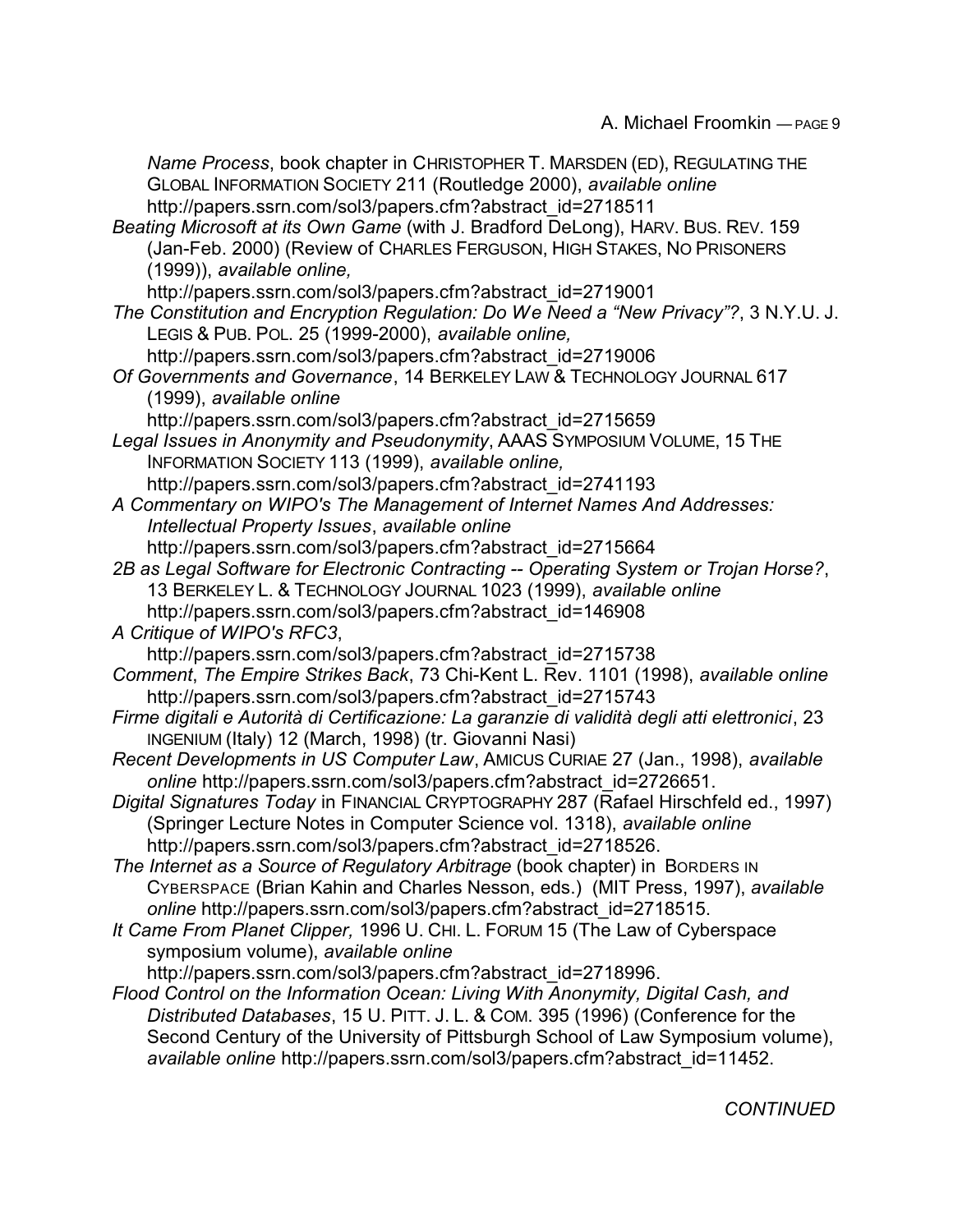*The Essential Role of Trusted Third Parties in Electronic Commerce*, 75 ORE. L. REV. 49 (1996) (The Law and Entrepreneurship Program: Innovation and the Information Environment, Symposium Volume)*, available online* http://papers.ssrn.com/sol3/papers.cfm?abstract\_id=11450. Reprinted in READINGS IN ELECTRONIC COMMERCE 119 (Ravi Kalakota & Andrew B. Whinston, eds. 1997). *Reinventing the Government Corporation* 1995 ILL. L. REV. 543, *available online* http://papers.ssrn.com/sol3/papers.cfm?abstract\_id=2715756. *Anonymity and Its Enmities,* 1 JOURNAL OF ONLINE LAW art. 4 (1995), available on line at http://papers.ssrn.com/sol3/papers.cfm?abstract\_id=2715621*. The Metaphor is the Key: Cryptography, the Clipper Chip and the Constitution, 143 U.* Penn. L. Rev. 709 (1995)), *available online* http://papers.ssrn.com/sol3/papers.cfm?abstract\_id=2719011. **The Constitutionality of Mandatory Key Escrow--A First Look in BUILDING IN BIG** BROTHER: THE CRYPTOGRAPHIC POLICY DEBATE 413 (Lance Hoffman, ed. 1995) *The Imperial Presidency's New Vestments*, 88 NW. L. REV. 1346 (1994)*, available online,* http://papers.ssrn.com/sol3/papers.cfm?abstract\_id=2715759 *Still Naked After All These Words,* 88 NW. L. REV. 1420 (1994)*, available online, http://papers.ssrn.com/sol3/papers.cfm?abstract\_id=2715761. Politiké Finance V ÈSFR* (with Steve Gordon), 12 PRÁVNÍK 1079 (1990) *Climbing the Most Dangerous Branch: Legisprudence and the New Legal Process,* 66 TEX. L. REV. 1071 (1988) (book review)*, available online,* http://papers.ssrn.com/sol3/papers.cfm?abstract\_id=2718979. *Note, In Defense of Administrative Agency Autonomy,* 96 YALE L.J. 787 (1987)*,*

*available online,* http://papers.ssrn.com/sol3/papers.cfm?abstract\_id=2715762.

# **PRESENTATIONS (including forthcoming events)**

# **INTERNATIONAL PRESENTATIONS**

- Toronto Law School Symposium: The Future Frontiers of Online Privacy, *Big Data/Privacy: Pick One?*, Toronto, CA, Jan. 23, 2016.
- Amsterdam Privacy Conference, Privacy Law Scholars Conference, *Privacy Personae-Us Legal (And Political) Considerations*, Amsterdam PLSC, Oct. 26, 2015.
- Symposium On Usable Privacy and Security (SOUPS), 2nd Annual Privacy Personas and Segmentation (PPS), Keynote Speaker, Ottawa, CA, July 22, 2015.
- Heidelberg University Lecture Series, "Who governs the Internet?", Heidelberg, Germany, Dec. 11, 2014.
- International Privacy Law Conference, Clare College Cambridge, UK, Discussant, July 30-31, 2013.
- Symposium on Internet Governance, Faculty of Law, University of Oslo, Norway,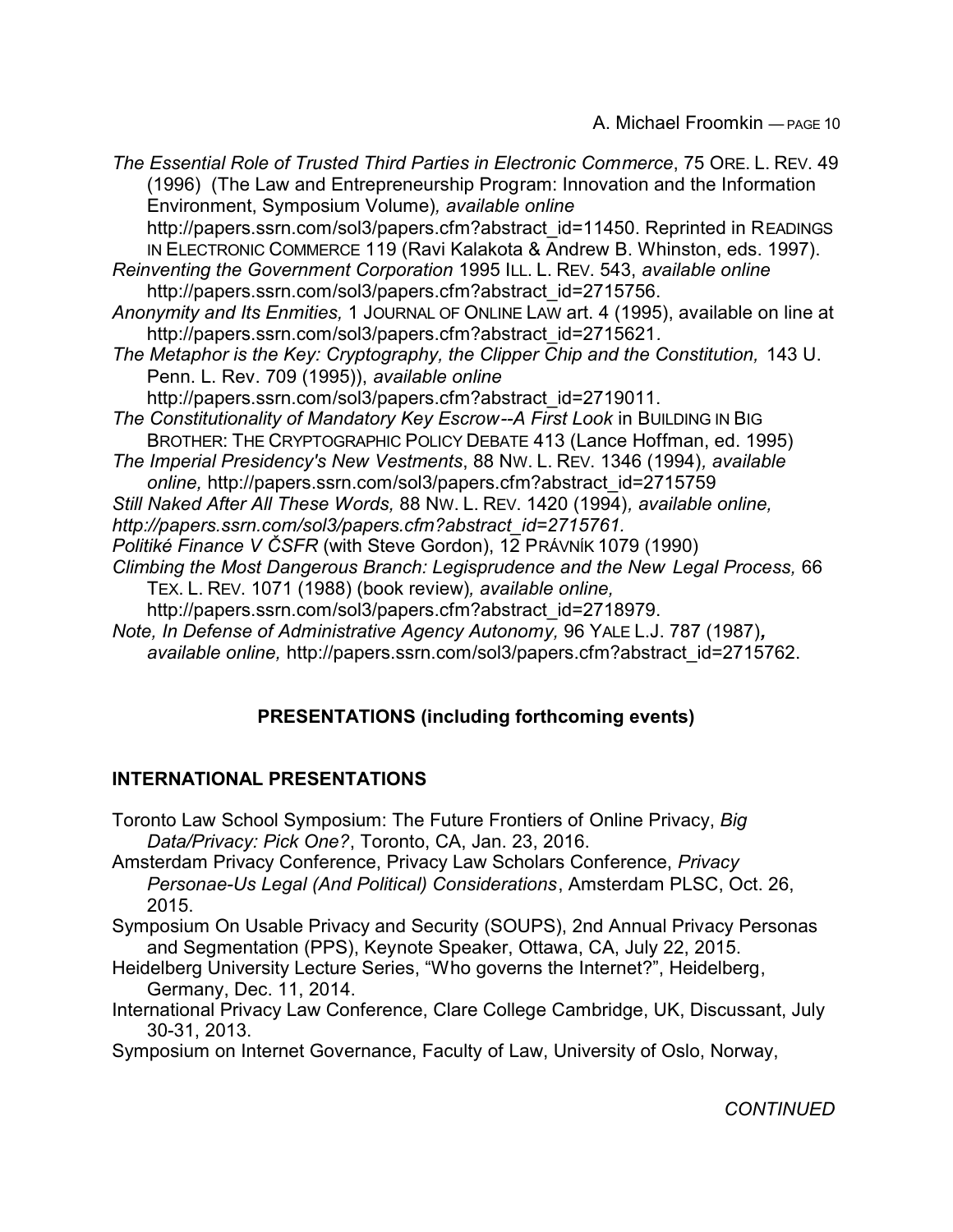Discussant, August 22, 2012.

Oxford Internet Institute, A Decade in Internet Time: Symposium on the Dynamics of the Internet and Society, Panelist: *Wikileaks, the Arab Uprisings and English Riots: Implications for Internet Policy and Practice*, Oxford, UK, Sept. 23, 2011.

Oxford Internet Institute, A Decade in Internet Time: Symposium on the Dynamics of the Internet and Society, *Lessons Learned Too Well*, Oxford, UK, Sept. 22, 2011.

Oxford Internet Institute, Internet, Society and Law Seminar Series, *Those Golden Eggs Come From Somewhere: Internet Regulation at a Crossroads*, London, UK, Nov. 17, 2009.

On the Identity Trail: Understanding the Importance and Impact of Anonymity and Authentication in a Networked Society - Bologna Workshop, *Identity Cards and Identity Romanticism*, Bologna, Italy, May 28, 2007.

Experts Meeting on Internet Governance Forum, Invited Discussion Leader, Geneva, Switzerland, July 20-21, 2006.

Financial Cryptography and Data Security '06, Invited Speaker, We<sup>\*</sup> Are All<sup>†</sup> *Cypherpunks‡ Now\*\** , Anguilla, British West Indies, March 2, 2006.

8th Annual SYMI Symposium, Andreas Papandreou Foundation, Invited Speaker, Rethymnon, Greece, July 9-15, 2005.

International Workshop on Governance, Regulations, Powers on the Internet, Building the Bottom Up from the Top Down, Paris, France, May 28, 2005.

University of Ottawa, Faculty of Law, The Concealed I: Anonymity, Identity and the Prospect of Privacy, Ottawa, Canada, March 5, 2005.

University of Amsterdam Institute for Information Law (IViR) & Tilberg University, Roundtable Code and Public Domain, Discussant, Amsterdam, July 1-2, 2004.

University of Amsterdam Institute for Information Law, Invited Speaker: *International and National Regulation of the Internet*, Expert's Group Meeting, Amsterdam, The Netherlands, Dec. 12-13, 2003.

University of Toronto, The Grafstein Lecture, Toronto, Canada, Feb. 14, 2003.

European University Institute, The Internet & The Preservation of the Liberal Commons, *Filtering and Democracy - A Double Edged Sword*, Florence, November 24, 2001.

Monash University, Centre for Law in the Digital Economy (CliDE), *Inaugural Lecture: "Winners and Losers: the Internet Changes Everything - or Nothing?"* Aug. 9, 2001, Melbourne, Australia.

Universidad Complutense de Madrid, *Internet Governance: the ICANN Experiment (Or, Three Paradoxes in Search of a Paradigm)*, Facultad de Ciencias de la Información, Jan. 25, 2001.

University of Ottawa & Canadian Dept. of Justice, Globalization & the Evolution of Legal Systems, *Internet's International Regulation: Emergence and Enforcemen*t, Ottawa, Canada, Oct., 21, 2000.

22nd International Conference on Privacy and Data Protection, *Privacy: New Challenge*s, Venice, Sept. 29, 2000.

Arthur Anderson, E-Commerce and V-C, Tilburg University, *Online Dispute Resolutio*n, Tilburg, The Netherlands, Sept. 15, 2000.

Tilburg University Faculty of Law, *Anonymit*y, Tilburg, The Netherlands, Sept. 14, 2000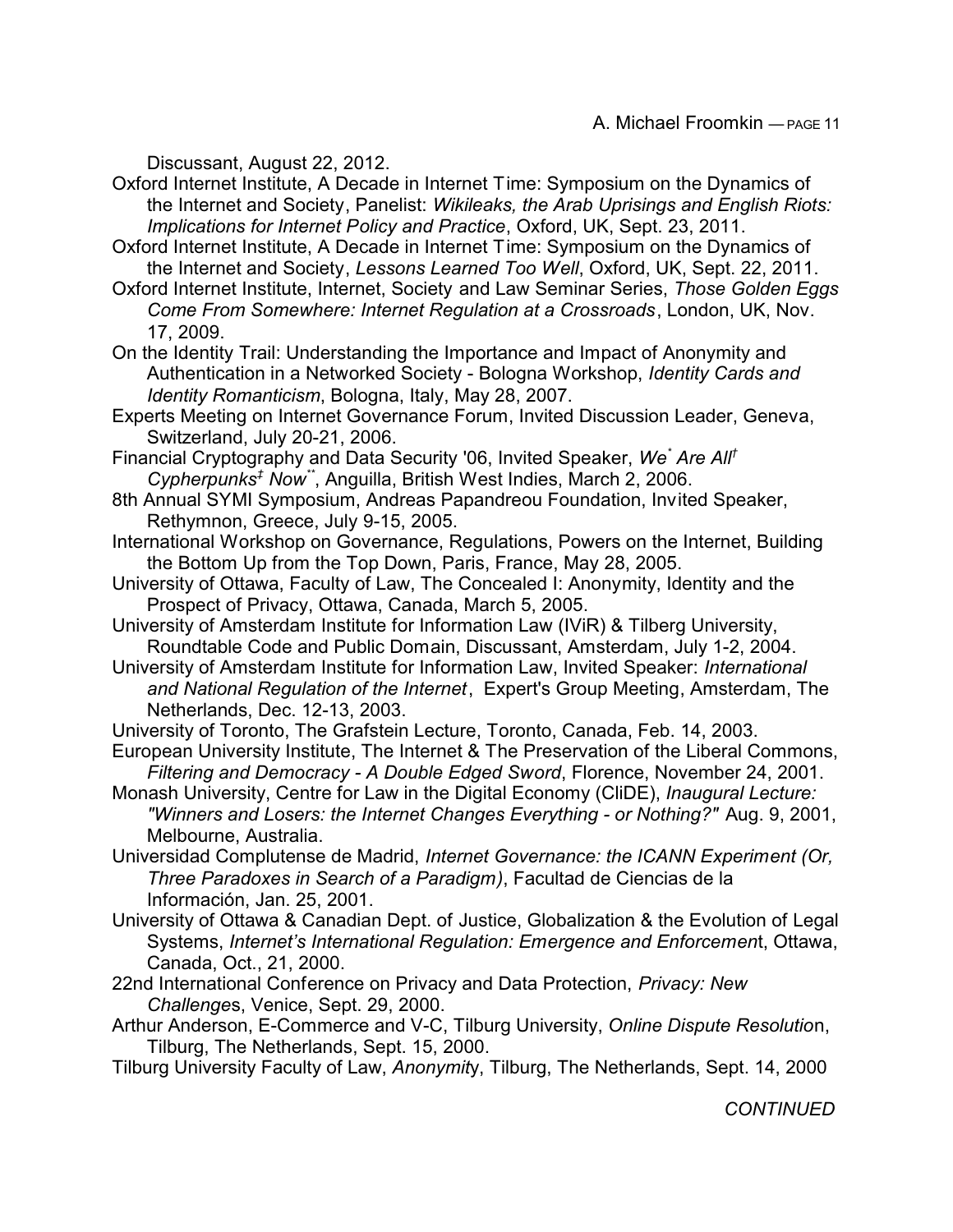- Computers Freedom & Privacy 2000, Moderator, *Domain Names under ICANN: Technical Management or Policy Chokepoin*t, Toronto Canada, Apr. 5, 2000.
- IMPRIMATUR, Legal SIG Workshop: Privacy, Data Protection, Copyright and ECMSs, *Do Privacy Enhancing Technologies (PETs) Make a Difference?*, Instituut voor Informatierecht, Faculteit der Rechtsgeleerdheid, Amsterdam, Netherlands, May 23, 1998.
- Online OffShore, *Regulatory Arbitrage in Action*, Grand Cayman, Cayman Islands, Apr. 29, 1998.
- Financial Cryptography '97, Conference Co-Chair; Panelist, *Digital Cash Issues*, Anguilla. BVI, Feb. 27, 1997.
- 17th IVR World Congress: Challenges to Law at the End of the 20th Century, *A Model of International Law & Society*, Bologna, Italy. June 17, 1995.
- Law and Society Association, Annual Meeting: Being, Doing, Remembering: The Practices and Promises of Sociolegal Research at the Close of the 20th Century, *The Internet as a Model of International Law and Society*, Toronto, June 1-4, 1995.
- Conference on the New Czechoslovak Federal Constitution, Panelist, Salzburg, Austria & Prague, Czechoslovakia, Apr. 1990).

## **U.S.A.**

National Academy of Sciences, Panel on Improving Federal Statistics for Policy and Social Science Research Using Multiple Data Sources and State-of-the-Art Estimations Methods, Invited speaker on *Privacy*, Washington D.C., June 1, 2016.

- We Robot 2016, *Discussant: Robots in American Law*, U. Miami School of Law, Coral Gables, FL, April 2, 2016.
- Moritz College of Law, Ohio State University, Drones as Disruption Conference, Panelist, *Drones as Threats: Privacy and Property Rights*, Columbus, OH, Nov. 6, 2015.

Yale Law School, Freedom of Expression Scholars Conference, *Lessons Learned Too Well: Anonymity in a Time of Surveillance*, New Haven, CT, May 2-3, 2015.

- AALS, Joint session of Section on Internet and Computer Law and Section on Defamation and Privacy, Moderator, Panel on Automated Decision-Making and the Law, Washington DC, Jan 3, 2015.
- 7th Annual Privacy Law Scholars Conference, Discussant, *The Scored Society, Due Process For Automated Predictions,* George Washington University School of Law, June 5, 2014.
- American University Washington College of Law Faculty Workshop, *Regulating Mass Surveillance as Privacy Pollution: Learning from Environmental Impact Statements*, Washington, D.C., Feb. 7, 2014.
- Fordham Center on Law & Information Policy (CLIP), Information Law Faculty Workshop, *Regulating Mass Surveillance as Privacy Pollution: Learning from Environmental Impact Statements*, New York, NY (Nov. 15, 2013).
- 6th Annual Privacy Law Scholars Conference, *National ID Cards: Priming the Debate*,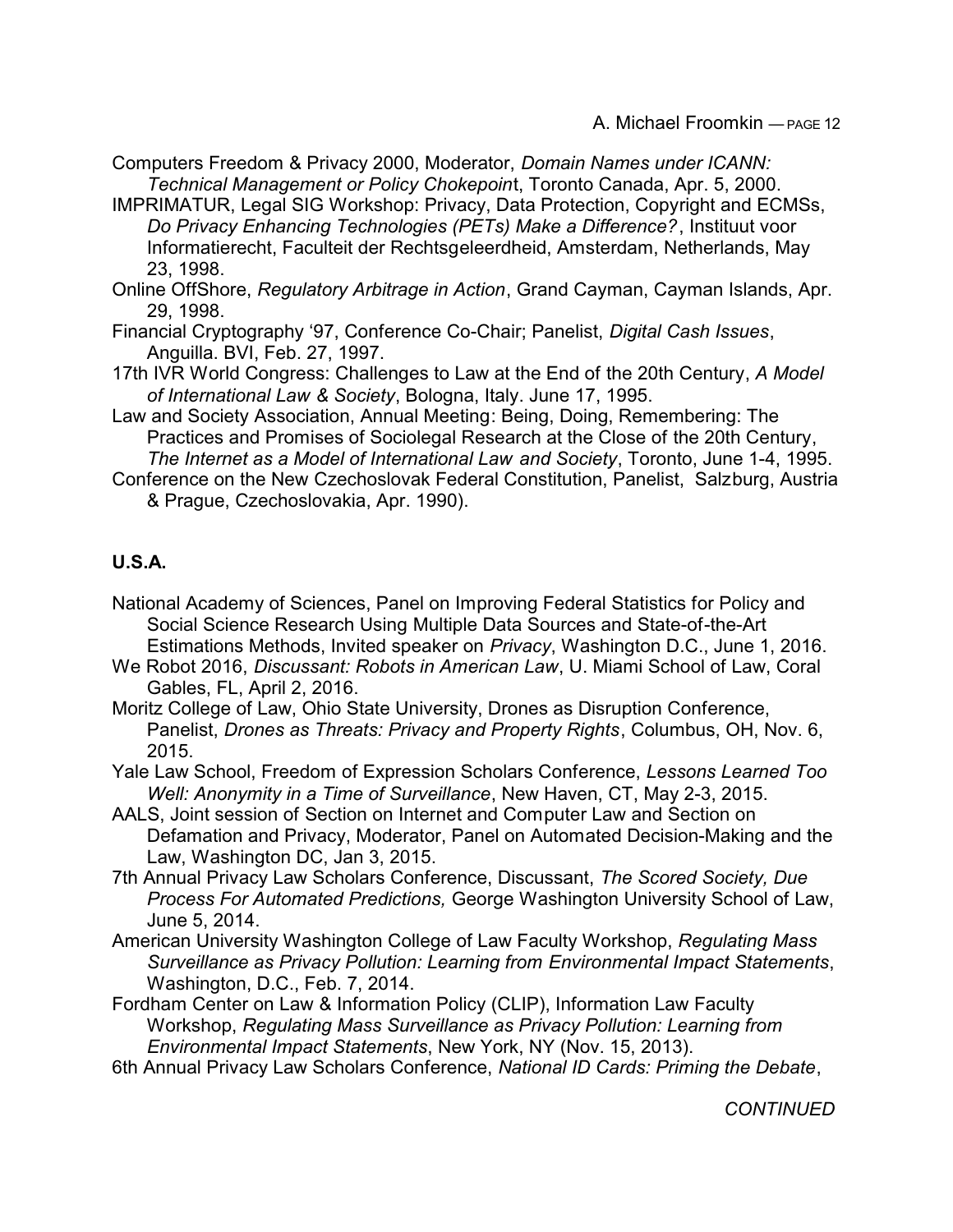Berkeley, CA, June 2, 2013.

U. Penn Law School, Faculty Workshop, Philadelphia, PA, March 28, 2013.

Sloan Foundation, Simons Foundation & Benjamin N. Cardozo School of Law, Inivited Panelist, Differential Privacy and Law and Policy. New York, NY, March 7, 2013.

Ohio State Moritz College of Law, *The Second Wave of Global Privacy Protection*, Panelist: The Public Sector and Emerging Technology, Columbus, OH, Nov. 16, 2012.

National Association of Women Judges, Panelist: *Plenary Session – Power and Reach of the Internet*, Miami Beach, Nov. 9, 2012.

Yale Law School, Yale ISP Speaker Series, *Lessons Learned Too Well*, New Haven, CT, Oct. 18, 2012.

5 th Annual Privacy Law Scholars Conference, *Lessons Learned Too Well,* George Washington University Law School, Washington, DC, June 7, 2012.

Cardozo School of Law, Panelist: *Anonymity and Identity in the Information Age*, New York, NY, May 4, 2012.

New York Law School, Internet Law Work-in-Progress Symposium, *Lessons Learned Too Well,* New York, NY, Mar. 24, 2012.

American Association of Law Schools (AALS) Annual Meeting, Section on Computer and Internet, *The Internet 'Kill Switch'*, Panelist, Washington, DC, Jan 6, 2012.

Law and Society Association 2011 Annual Meeting, Hot Topics in Privacy Law, Panel Chair and Organizer, San Francisco, CA, June 5, 2011.

4th Annual Privacy Law Scholars Conference, Commentator on Colin J. Bennett's In Defense of Privacy, Berkeley, CA, June 2, 2011.

GIGANet, Global Internet Governance: Research and Public Policy Challenges for the Next Decade, American University School of International Service, *ICANN's "Affirmation of Commitments*, Washington, D.C., May 6, 2011.

GIGANet, Global Internet Governance: Research and Public Policy Challenges for the Next Decade, American University School of International Service, Panelist, *IP Addressing in the New Age of Scarcity*, Washington, D.C., May 5, 2011.

- NYU Law School, Colloquium on Innovation Policy, *Almost Free: An Analysis of ICANN's 'Affirmation of Commitments',* New York, NY, Feb, 3, 2011
- Silicon Flatirons Digital Broadband Migration Conference, Panelist, *The Governance Challenges of Cooperation In The Internet Ecosystem*, Boulder, CO, Feb 1, 2010.

2009 International Workshop on Privacy Aspects of Data Mining (PADM09), Panelist, *Privacy in Databases: From Theory to Practice*, Miami Beach, FL, Dec. 6, 2009.

Southeastern Association of Law Schools (SEALS) Conference, presentation on *What are Blogs Good for in the Legal Academy*, Palm Beach, FL, Aug. 3, 2009.

Internet ID Workshop, Participant, Mountain View California*,* March 18-19, 2009

BCLT Security Breach Notification Symposium, *Government Data Breaches*, Berkeley, CA., March 6, 2009

Yale ISP 10<sup>th</sup> Anniversary, Invited Guest, New Haven, Nov. 15-16, 2008

Brooklyn Law Faculty Colloquium, *Building the Bottom Up from the Top Down*, Brooklyn, NY, Sept. 22, 2008.

Fordham Law School, CLIP Law & Info Society Faculty Workshop, NY, NY, Sept. 19,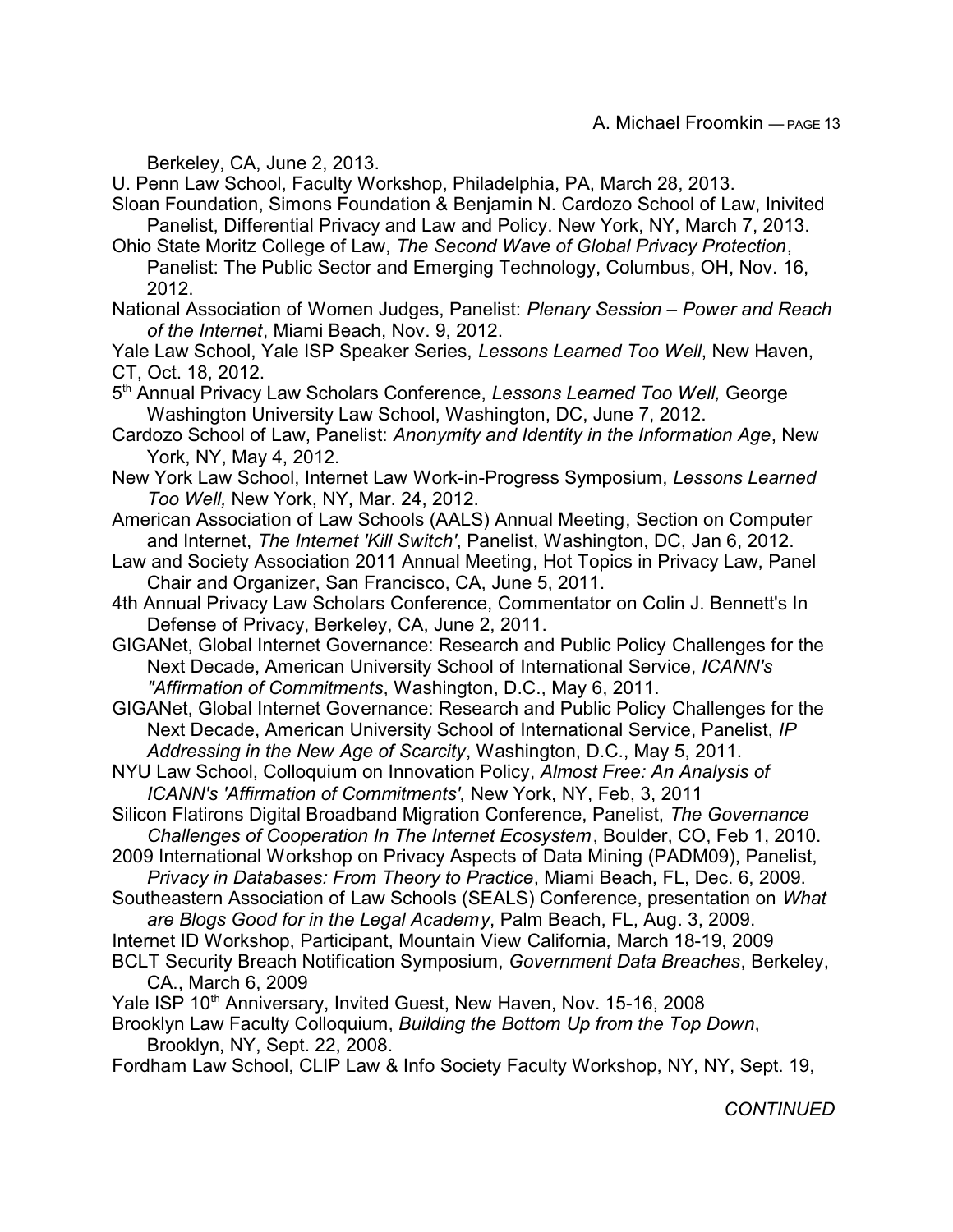2008.

- American Bar Association, Panelist, *CyberLaw: Expanding the Horizons*, Washington DC, June 19, 2008.
- George Washington University Law School & Berkeley Law School, Privacy Law Scholars Conference, Discussant, *The ID Divide: Addressing the Challenges of Identification and Authentication in American Society*, Washington D.C., June 13, 2008.
- Robert Woods Johnson Foundation, Participant, *Project Health Design Workshop #3*, Vanderbilt Center for Better Health, Nashville, TN, May 16 - 17, 2007
- American Society for International Law, Panelist, Panel on "The Future of Internet Governance", Washington, D.C., Mar. 29, 2007.
- UnBlinking: New Perspectives on Visual Privacy in the 21<sup>st</sup> Century, A Cross-Disciplinary Symposium, UC Berkely, CA, *PETs in Public*, Nov. 4, 2006.
- Georgia State University School of Law, Faculty Lunch Speaker Series, Atlanta, GA. Oct. 16, 2006.
- Bloggership Symposium, Berkman Center at Harvard Law School, Commentator on Panel on 'The Role of the Law Professor Blogger,' Boston, MA, Apr. 28, 2006.
- Owning Standards Symposium, *Creating a Viral Privacy Standard*, Boston College, Mar. 31, 2006.
- Faculty Works in Progress Seminar, University of Minnesota School of Law, *Creating a Viral Privacy Standard*, Minneapolis, MN, Mar. 23, 2006
- Massachusetts Institute of Technology (MIT), REAL ID Forum, Civil Liberties Issues in ID Cards, Cambridge, Mass. Nov. 17, 2005.
- Institute for Information Law & Policy at New York Law School, the Information Society Project at Yale Law School, and the Berkman Center for Internet and Society at Harvard Law School, State of Play III, Judge, Jury and Executioner for the "Great Debate," New York, N.Y., Oct 8, 2005.
- Duke Law Journal Thirty-Fifth Annual Administrative Law Conference, Speaker in panel on "The Role of the Internet in Agency Decisionmaking," Durham, North Carolina, Feb. 25, 2005.
- Yale Law School, Information Society Project,*The Global Flow of Information*, Panel on Information as Governance, *Plumbing the Depths,* New Haven, CT, April 3, 2005.
- American Association of Law Schools (AALS) Annual Meeting, Section on Financial Institutions and Consumer Financial Services, *Getting Paid in the 21st Century: Gift Cards, Mobile and Contactless Payments and Other Species of Electronic Money Transmission*, Panelist, San Francisco, CA, Jan 8, 2005.
- American Association of Law Schools (AALS) Annual Meeting, Section on Defamation and Privacy, *Private Matters, Public Cases: Privacy Implications of Electronic Court Filings*, Panelist, San Francisco, CA, Jan 5, 2005.
- Berkman Center for Internet & Society, Harvard Law School, Cyberprofs' Retreat, Newport, RI, August 1-6, 2004.
- People For Internet Responsibility (PFIR): Preventing the Internet Meltdown Conference, Panelist, Los Angeles, CA, July 26-28, 2004.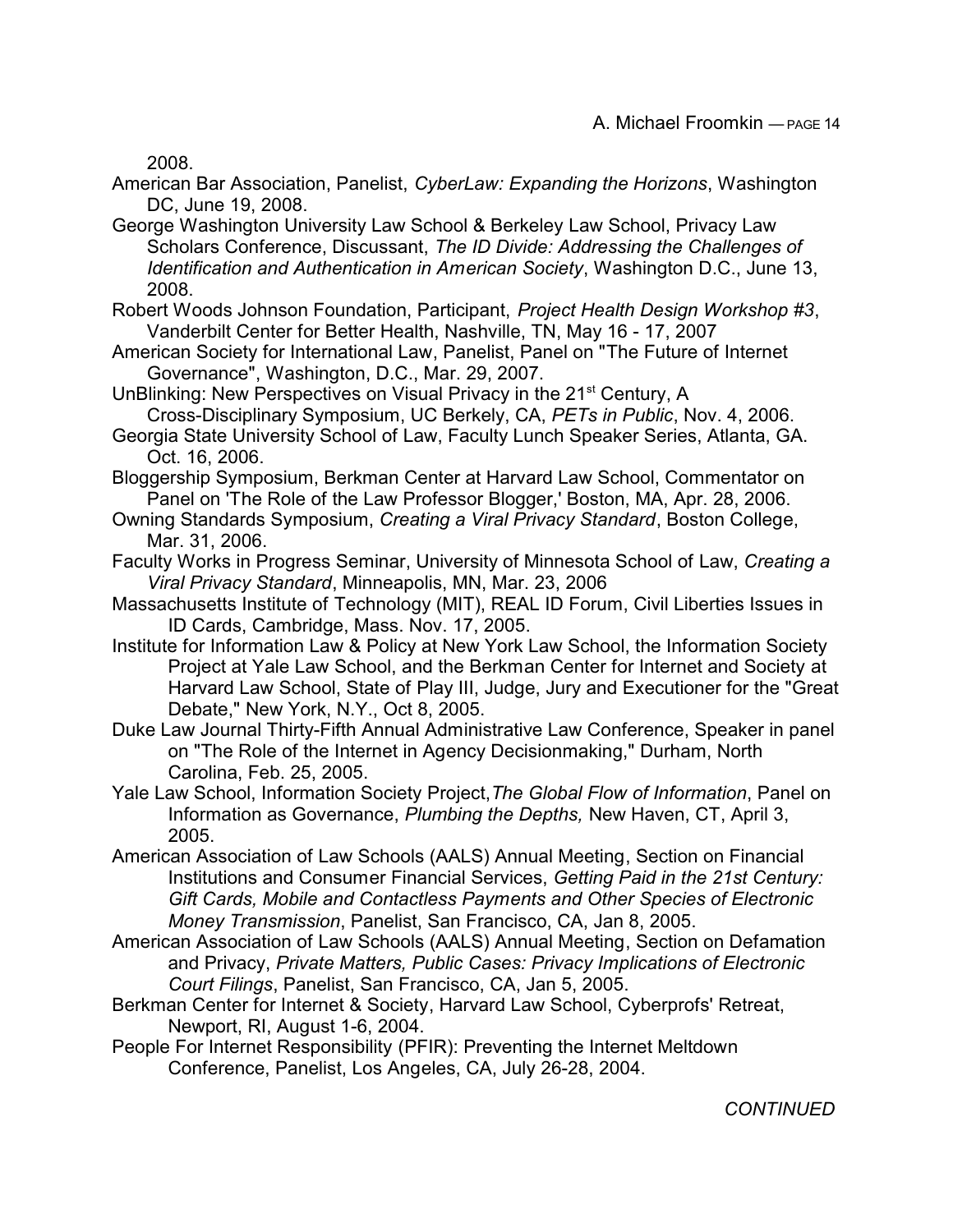Houston Law Center Institute for Intellectual Property and Information Law (IPIL), *When We Say America™ We Mean It*, Santa Fe, New Mexico, June 3, 2004.

Harvard University, Weatherhead Center for International Affairs, International Identification Issues and Human Rights, Cambridge, MA, May 13, 2004.

Yale Law School, CyberCrime and Digital Law Enforcement Conference, ID Cards; Or, Thoughts On What's at Stake in the Hiibel Case, New Haven, CT, March 27, 2004

Yale Law School, Legal Theory Workshop, *National ID Cards*, New Haven, CT, March 25, 2004.

Stanford Law School, Privacy Symposium, Stanford, CA, March 13, 2004.

University of Florida, Levin College of Law, Faculty Seminar, *The Uneasy Case for National ID Cards as a Means to Enhance Privacy*, Gainesville, FL, Jan. 16, 2004.

- Florida State University Law School, Faculty Seminar, *The Uneasy Case for National ID Cards as a Means to Enhance Privacy*, Tallahassee, FL, Nov. 24, 2003.
- New York Law School, Institute for Information Law and Policy & Yale Law School, Information Society Project, New York The State of Play: Law, Games and Virtual Worlds, *Virtual Worlds, Real Rules*, New York, N.Y, Nov. 13-15, 2003.
- 31st Annual Telecommunications Policy Research Conference, *Virtual Worlds, Real Rules* (with Caroline Bradley), Washington, D.C, Sept. 22, 2003.
- Georgetown University Law Center/Carnegie-Mellon/Century Foundation, National Security, New Technologies, and Individual Privacy: Shaping a 21st Century Public Information Policy, E-commerce discussant, Apr. 24-25, 2003.
- Yale Law School, Digital Democracy Conference, Panelist, New Haven, CT, Apr., 4 2003.
- Loyola University School of Law, Internet Conference, Discussant, Chicago, IL, Mar. 21, 2003.
- Cardozo Law School, International and Multi-Lingual Domain Names Conference, Mar. 17, 2003.
- University of Michigan, IP Seminar, *ICANN*, Ann Arbor, Mar. 12, 2003.

NYU Law & The Federal Judicial Center, Workshop on the Internet and the Law, a Program for Federal Judges New York Univ, *Introduction to Internet Legal Issues*, New York, N.Y., Nov. 7, 2002.

- 30th Annual Telecommunications Policy Research Conference, *The Uneasy Case for National ID Cards as a Means to Enhance Privacy*, Washington, D.C, Sept. 29, 2002.
- Prospects for Electronic Democracy, Carnegie Mellon, The Prospects for Electronic Democracy, *Technologies for Democracy*, Pittsburgh PA, Sept. 20, 2002
- EPIC & EFF, The Public Voice in Internet Policy Making, *Lessons Learned from the ICANN Process, and from the ICANN-Critique Process*, Washington, D.C., June 22, 2002.
- Internet Society, INET '02, *Trademark Law Meets the Internet*, Washington, D.C., June 18, 2002.
- Johns Hopkins & George Mason Universities, New Technologies & International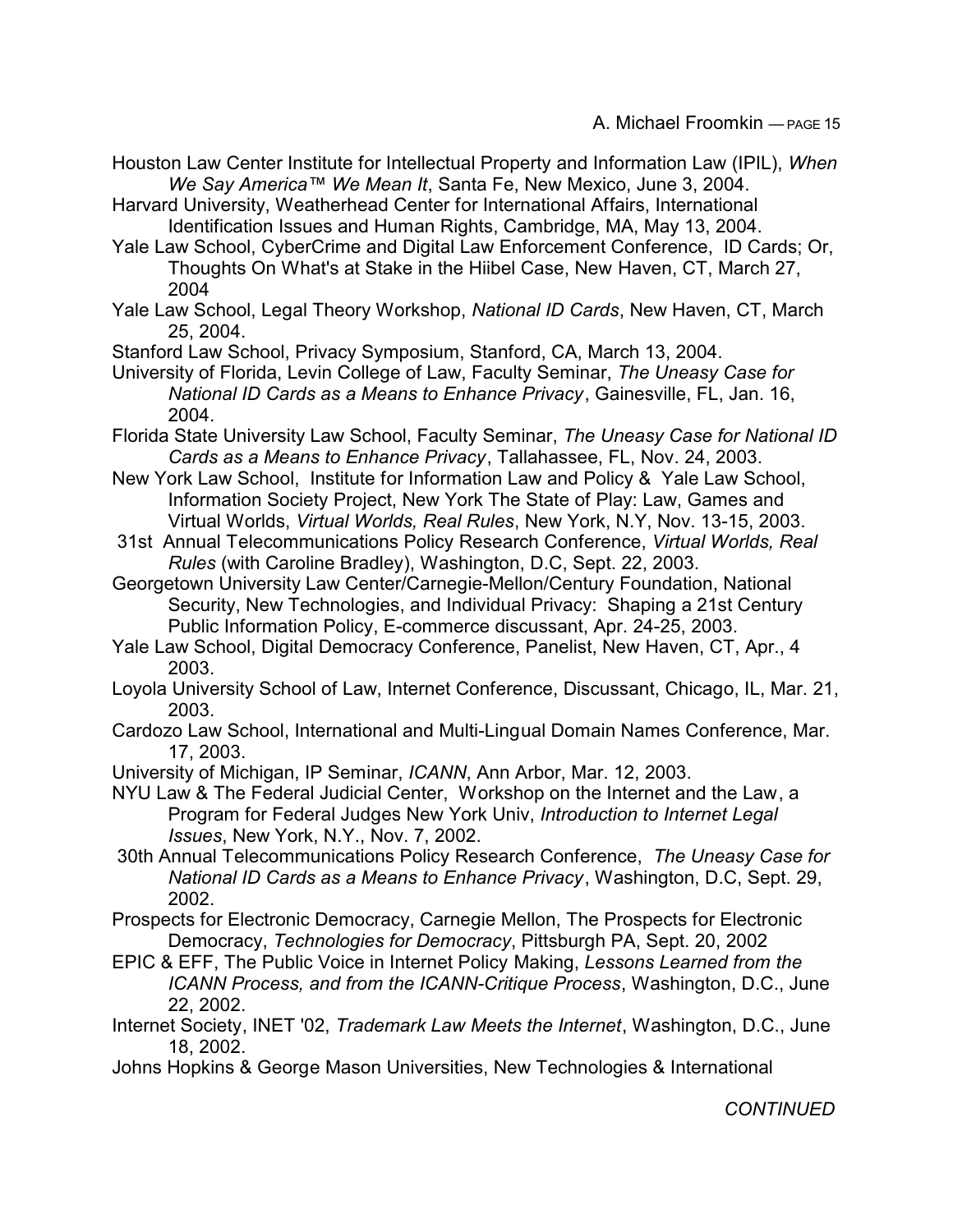governance, *Internet Governance*, Washington, D.C., Feb. 11, 2002.

- Yale Law School, Tercentennial Celebration Program, Panel on Internet Governance, New Haven, CT, Nov. 3, 2001.
- 29th Annual Telecommunications Policy Research Conference, *ICANN & Anti-Trust* (with Mark Lemley), Alexandria, VA, Oct. 27, 2001.
- Tulane Law School, Faculty Seminar, *ICANN's UDRP: Its Causes and (Partial) Cures,* New Orleans, La, Oct. 12, 2001.
- Georgetown Law Center, Intellectual Property & Technology Law Colloquium, *habermas@discourse.net*, Washington. D.C., Sept. 20, 2001.
- 5th Circuit Judicial Conference, Moderator, Panel on Privacy, New Orleans, May, 2001.
- American Bar Association, Section on Intellectual Property, *The UDRP: Anatomy of an Injustice*, Washington, D.C., Apr. 27, 2001.
- National Academy of Sciences, Inaugural Meeting of Committee on Internet Searching and the Domain Name System: Technical Alternatives and Policy Implications, Invited Speaker, Washington, D.C., Apr. 9, 2001.
- Senate Commerce, Science and Transportation Committee, Communications Subcommittee, Witness, hearing on "ICANN Governance", Washington, D.C. Feb. 14, 2001.
- Cardozo Law School, *Privatizing Trademark Law: The Case of Domain Names*, New York, NY, Feb. 12, 2001.
- U.S. House of Representatives Committee on Energy & Commerce Subcommittee on Telecommunications, Witness, hearing on "Is ICANN's New Generation of Internet Domain Name Selection Process Thwarting Competition?", Washington D.C., Feb. 8, 2001.
- United Nations, Economic and Social Committee (ECOSOC), Panel on Governance of The Global information Economy, New York, N.Y. June 28, 2000.
- New York University Law School, Engelberg Center on Innovation Law and Policy, Colloquium on Innovation Policy, *Private Law for Public Problem*s, March 16, 2000
- Duke Annual Administrative Law Symposium, *Quangos In Cyberspac*e, Durham, N.C., Mar. 3, 2000.
- Markle Foundation Experts Meeting, Panelist, New York, Feb. 15, 2000
- Stanford Law School, Privacy Symposium, *The Death of Privacy?,* Palo Alto, CA., Feb. 7, 2000.
- Association of American Law Schools, Mini-Workshop on the Impact of Technology on Law and Legal Culture, Plenary Session: The Intersection of Law and Technology, *The Virtual Law School*, Washington, D.C. Jan. 6, 2000.
- Association of American Law Schools, Mini-Workshop on the Impact of Technology on Law and Legal Culture, Breakout Session: *Teaching Complexity*, Washington, D.C. Jan. 6, 2000.
- 27th Annual Telecommunications Policy Research Conference, Global Governance Panel, *Semi-Private International Rulemaking: Lessons Learned from the WIPO Domain Name Process*, Alexandria, VA, Sept. 27, 1999.
- Computer Professionals for Social Responsibility, Governing the Commons: The Future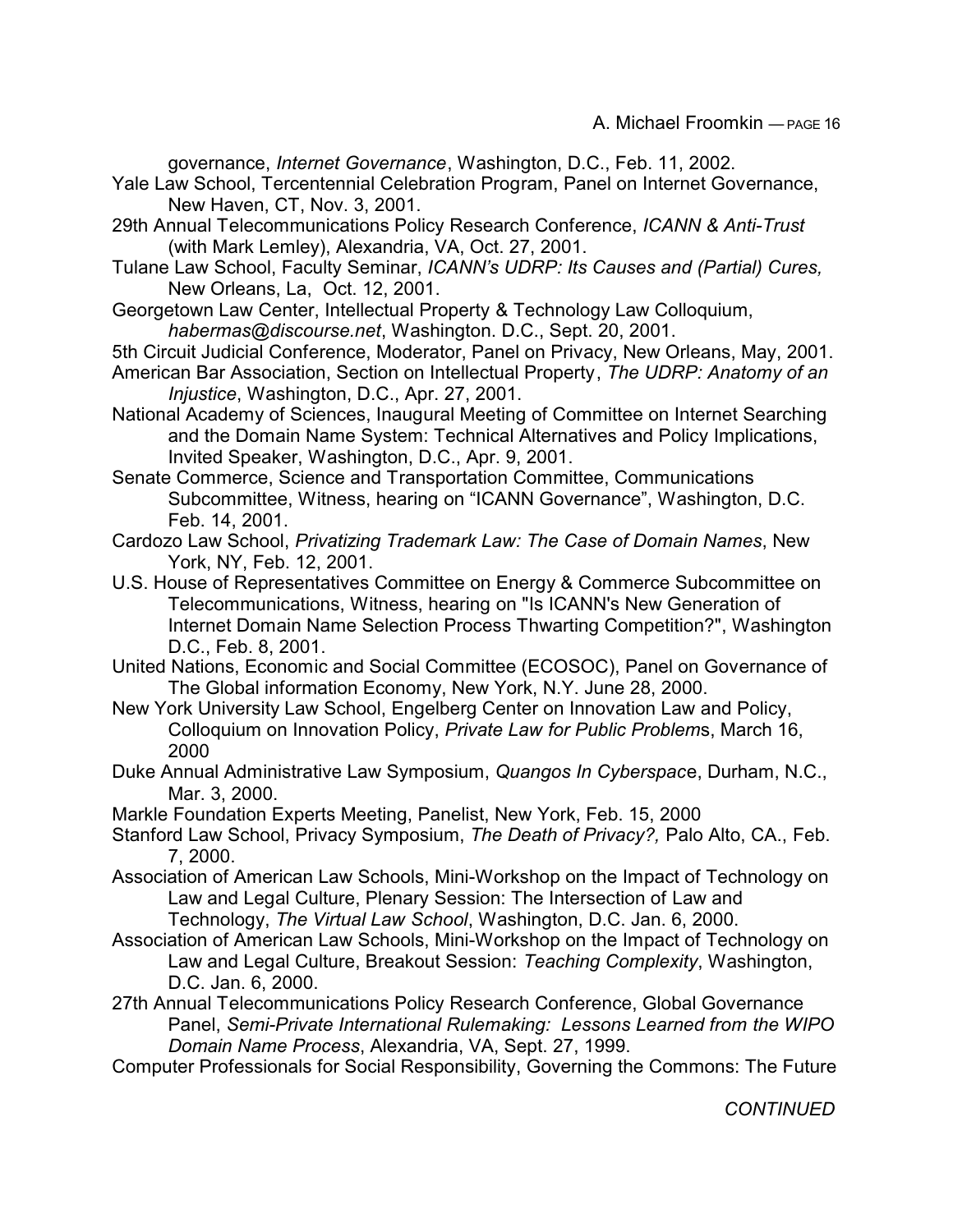of Global Internet Administration, *The Root of All Evil?*, Alexandria, Va., Sept. 25, 1999.

- 1999 Annual Meeting Law & Society, *Fearfully Strong Encryption*, Chicago, IL, May 30, 1999.
- University of California, Davis, Faculty Seminar, Davis, CA, Apr. 23, 1999
- CFP99, BOF: Trademarks, Human Rights, & WIPO's RFC, Washington, D.C., Apr. 7-8, 1999.
- Law Culture & the Humanities, *Habermas@discourse.net*, Winston-Salem, NC., Mar. 12, 1999.
- U.C. Berkeley Center for law & Technology, Haas School of Business, Symposium on Legal and Policy Framework for Global Electronic Commerce: A Progress Report on the Magaziner Report Two Years Out, *Of Governments and Governance*, Berkeley, Mar. 6, 1999.
- NYU Law School Journal of Legislation and Public Policy, Panelist, Symposium on Constitutional Ramifications of Encryption, N.Y., N.Y., Nov. 19, 1998.
- 26<sup>th</sup> Annual Telecom Policy Research Conference (TPRC), Moderator, Panel on The Impacts of Policies for Restricting Dissemination and Reception of Illegal Speech on the Internet, Alexandria, Oct. 3-5, 1998.
- 1998 EPIC Cryptography and Privacy Conference, Panelist, *US Export Control Litigation: What Will the Courts Decide*, Washington, D.C., June 8, 1998.
- U.C. Berkeley, *Symposium on UCC 2B*, *2B as Legal Software for Electronic Contracting -- Operating System or Trojan Horse?*, Berkeley, CA, Apr. 24, 1998.
- Chicago-Kent Law Review, *The Empire Strikes Back* (Comment), Chicago, Mar. 13, 1998
- Computers, Freedom & Privacy 1998, Moderator, *Cryptography at the Fringes*, Austin, Texas Feb. 19, 1998.
- Association of American Law Schools, Section on Mass Communications, *Metaphors on the Internet*, San Francisco, Jan. 9, 1988.
- American Association for the Advancement of Science (AAAS), National Science Foundation Seminar on Anonymity, Invited Paper on *Legal Issues in Anonymous Electronic Communication*, Washington, D.C., Nov. 21-23, 1997.
- General Services Administration, Invited Speaker, Round Table Discussion on *Identity Proofing by Certification Authority Services in support of Personal Electronic Notary Services (PENS)*, Washington, D.C., Nov. 4, 1997.
- Georgetown University Law Center, Chair, Panel on Privacy and Technology, Privacy at the Crossroads: Law, Technology and Public Policy, Washington, D.C., Oct. 20, 1997.
- 25<sup>th</sup> Annual Telecom Policy Research Conference (TPRC), Chairman, Panel on Privacy, Alexandria, Va. Sept. 29, 1997.
- National Research Council, Computer Science and Telecommunications Board, Invited Guest, Workshop on Economic and Social Impacts of Computing and Communications, Berkeley, CA, June 30-July 1, 1997.
- Organizational meeting of the Computer Science and Telecommunications Board (CSTB) of the National Research Council joint NRC/GAAC (German American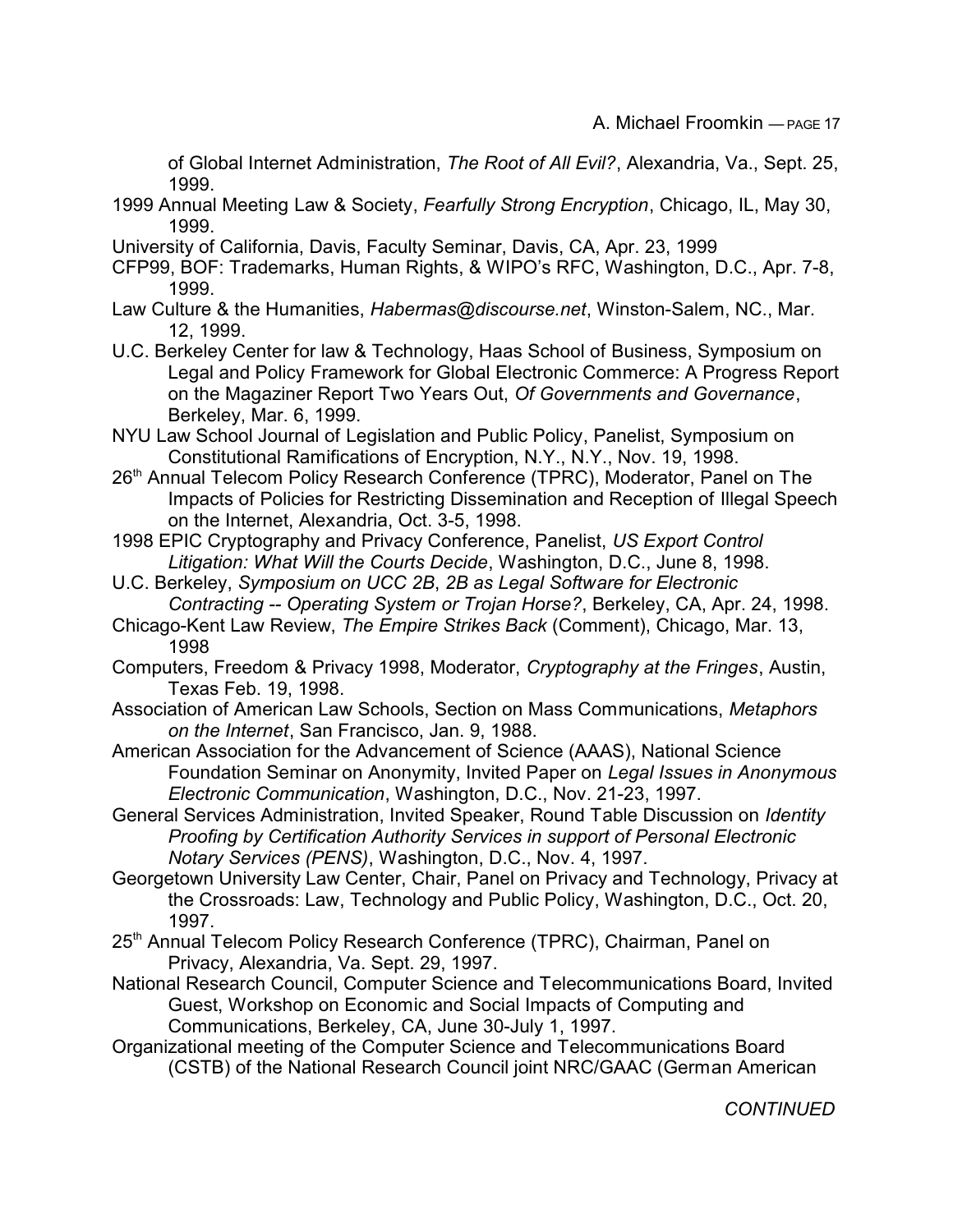Academic Council) project on "Local Values and the Global Internet," invited speaker, Washington D.C., Apr. 2-3, 1997.

- Computers, Freedom & Privacy 1997, Judge CDA Moot Court; Moderator, Panel on *Social Consequences of Electronic Cash*, Burlingame, CA, Mar. 15, 1997.
- Bricks & Bytes, *Thinking the Unthinkable About the Virtual Law School*, ABA Section of Legal Education, Washington University School of Law, St. Louis, Mar. 7, 1997.
- Harvard Information Infrastructure Project, *The Next Economy?*, Internet Publishing and Beyond: The Economics of Digital Information and Intellectual Property, Cambridge, MA, Jan. 24, 1997.
- AALS, *Three Scary Scenarios for Cyberbanking*, Joint Session of Sections on Law & Computers, Privacy, and Banking, Washington, D.C., Jan. 5, 1997.
- AALS, *Self-Publishing on the World Wide Web: Tools, Tips, Tricks and Troubles*, Mini-Workshop on Computer Assisted Learning, Washington, D.C., Jan. 4, 1997
- American Society for Information Science, New England Chapter (NEASIS), Your Business, The World's Business? Privacy in the Electronic Environment, *The Essential Role of Trusted Third Parties in Electronic Commerce*, MIT, Boston, MA., Nov. 13, 1996.
- IC<sup>2</sup> Institute, University of Texas, International Conference on Electronic Markets, Flood *Control on the Information Ocean*, Austin, TX, Nov. 7, 1996.
- Stanford University, Security and Freedom through Encryption (SAFE) Forum*, Panelist: Addressing Law Enforcement Concerns in a Constitutional Framework*, Palo Alto, CA, July 1, 1996.
- UNCITRAL Advisory Group, Washington, D.C, May 19, 1996.
- NCAIR Conference on Electronic Dispute Resolution, Invited Guest, Washington, D.C., May 18-19, 1996.
- Computers, Freedom & Privacy 1996, *Moot Court Problem Design Team*, Boston, Mass., Mar. 1996.
- Harvard Law School & Kennedy School, Harvard University, Information, National Policies, and International Infrastructure, *The Internet as a Source of Regulatory Arbitrage*, Cambridge, Mass., Jan. 27, 1996.
- Association of American Law Schools (AALS), Law and Computers Section, *Commerce on the Net: Digital Signatures and the Law*. San Antonio, TX, Jan. 6, 1996.
- University of Chicago Legal Forum, The Law of Cyberspace, *It Came From Planet Clipper*, Chicago, Il, Nov. 4, 1995.
- University of Oregon, Internet Law Conference, *The Essential Role of Trusted Third Parties in Electronic Commerce,* Eugene, Oregon, Nov. 3, 1995.
- Worldwide Electronic Commerce: Law, Policy, Security & Controls Conference, *When You Forget Your PIN or Die: Key Escrow in Secure Communication*, Bethesda Md., Oct. 18-20, 1995.
- University of Pittsburgh, Conference for the Second Century of the University of Pittsburgh School of Law: The Adequacy of Current Legal Paradigms to Meet Future Challenges, Panel on The Regulation of Computing and Information Technology. *Flood Control on the Information Ocean: Living With Anonymity,*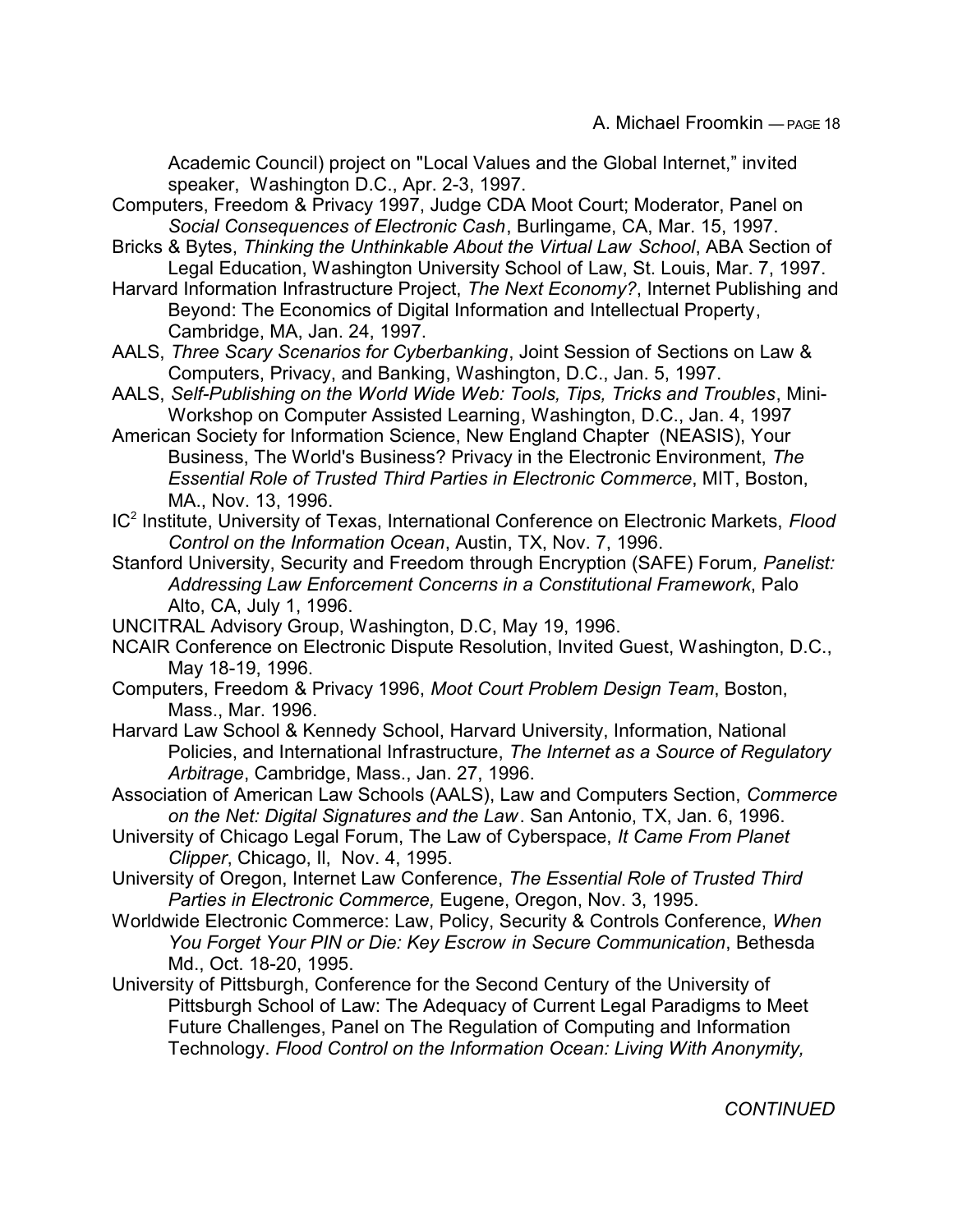*Digital Cash, and Distributed Data Bases*, Pittsburgh, PA, Sept. 21, 1995. Electronic Privacy Information Center Conference, 1995 Privacy Seminar, Moderator, Panel on Privacy and Encryption, 1995. Washington, D.C., June 5, 1995.

- University of Texas, Data Security, Encryption and Privacy, The Emerging Law of Computer Networks, An Introduction to Internet Anonymity, Austin, Texas, May 19, 1995.
- George Washington University Engineering Dept. Colloquium lecture, *Clipper and the Law*, Washington, D.C., April 12, 1995.
- Computers, Freedom & Privacy 1995, Panel Chairman, Can We Talk Long-Distance? Removing Impediments to Secure International Communications, Burlingame, CA, Mar. 31, 1995.
- Columbia Institute for Tele-Information, Discussant, Constitutionality of Mandatory Key Escrow, Cryptography: Technology, Law and Economics, Columbia University, New York, N.Y., Mar. 3, 1995.
- Sun User's Group, Unix & the Law, *Clipper and the Constitution* Austin, Texas, Nov. 16, 1994.

# **LOCAL (SOUTH FLORIDA)**

- University of Miami Law Review Symposium: *The Constitution on Campus: Do Students Shed Their Rights at the Schoolhouse Gates?*, Moderator of Panel on Internet Privacy Rights, Feb. 6, 2016
- We Robot 2014, *Self-Defense Against Robots*, Apr. 5, 2014.
- University of Miami Citizen's Board, *Is Privacy Dead?*, Feb. 5, 2014.
- University of Miami Law Review, Social Media and the Law, Moderator *Will You Have a Digital Afterlife?*, Feb. 15, 2013.
- UM Law Diversity Week, Panelist, *Cyberbullying*, Jan. 19, 2012.
- Miami-Dade Consumer Services Dept, Miami-Dade Country Public Schools Youth and Elderly Against Crime Task Force, Miami-Dade Police Dept. et al., Panelist *Identity Theft: When Fact Becomes Fiction*, Florida International University, April 12, 2005.
- University of Miami School of Law, Global Governance Symposium, Invited Speaker, *The World Turned Upside Down*, Coral Gables, FL, March 4, 2005.
- Florida Bar, Business Law Section, Computer Law Committee, *ICANN and Domain Name Update*, Miami, Fl, Jan. 20, 2005.
- National Academy of Sciences, Computer Science and Telecommunications Board, Committee on Privacy in the Information Age, Invited Speaker, *Privacy and Anonymity*, Coral Gables, Fl, Jan. 30, 2003.
- U. Miami. Inter-American Law Review, Symposium: *The Internet in Latin America: Barriers to Intellectual Property Protection*, Moderator Panel on Dispute Resolution in Cyberspace and Closing Address, Coral Gables, Fl., Mar. 22, 2002.

South Florida Regional Counsel Group, *Domain Name Arbitration*, Coral Gables, Fl.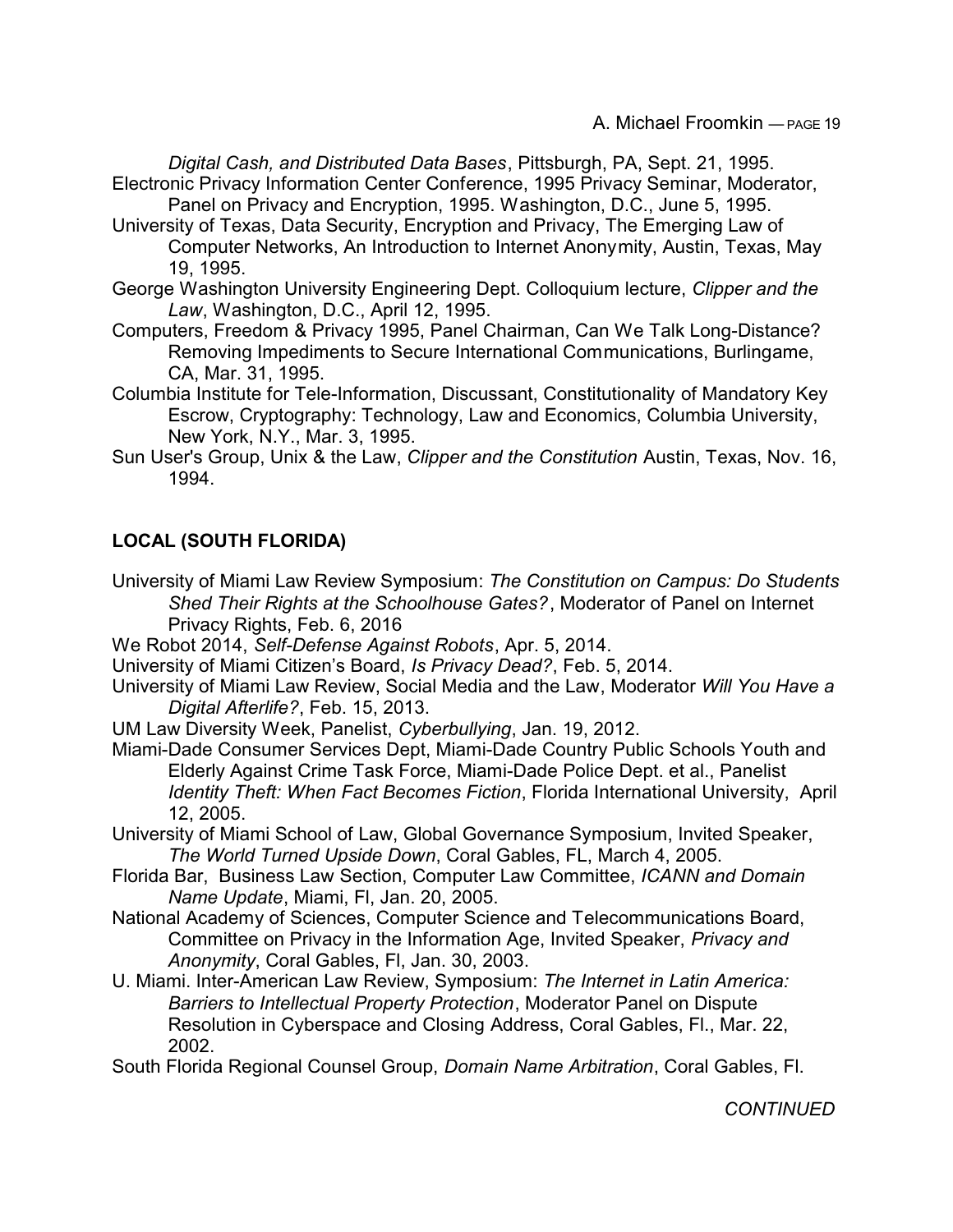Mar. 7, 2002.

- Miami-Dade Consumer Services Dept., TV panel *Privacy & Identity Theft*, Miami-Dade TV Channel (cable), Panelist, Feb. 04, 2002 (repeated subsequently)
- American Bar Association, Speaker, Roundtable on ICANN and Domain Names, Miami, Fl., Apr. 19, 2001.
- Law & Society Assoc., *Private Rules for Public Problem*s, Panel on Annual Meeting, Miami Beach, FL, May 28, 2000.
- www.internetlaw.com III, *Goodbye Network Solutions, Hello ICANN; domain Name Registration and dispute Resolution under the New Regim*e, Fl Bar Business Law Section, Miami, FL, Feb.11, 2000.
- 56th *Curso Internacional de Criminologia: Mundializaçâo,Criminalidade E Violência*, Technological Progress and the Destruction of Privacy, Miami, Sept. 8, 1999.
- Florida Bar, 24<sup>th</sup> Annual Media-Law Conference, Media-Law Approaches the *Millennium*, Panelist on *Death of Defamation: How the Internet Will Destroy the Tort*, Miami, Fl., March 21, 1998.
- University of Miami School of Law, Third Annual International Tax Institute: Tax Aspects of Electronic Commerce, *The Internet: A Free Port in Every PC?*, Coral Gables, FL, Feb. 21, 1998.
- Southeastern LawTech '97, *Document Security & Cyberspace*, Miami, FL, Oct. 28, 1997.
- Hate Speech on the Internet, Panelist, University of Miami Law School Forum (with Anti-Defamation League), Coral Gables, FL, Oct. 8, 1997.
- U. Miami Continuing Legal Education, Speaker, *Ethics and the Internet*, Miami, FL, June 27, 1997.
- First Annual Institute on Law in the Information Age: The Legal Internet, *Digital Signatures and Certificates*, Miami, FL, April 18, 1997.
- Financial Markets Association, 6<sup>th</sup> Annual FMA Treasury and Capital Markets Compliance Seminar: Managing Compliance Risk in a Complex Banking Environment, Discussion Leader, Miami Beach, FL, Mar. 19, 1997.
- Datanet Security '97, *Electronic Cash is Hard to Regulate*, Miami, Fl, Feb. 19, 1997.
- Florida Department of State, Digital Signature Advisory Committee, Tallahassee, FL,
- *Issues in the Regulation of Certification Authorities*, October 15, 1996.
- Sun User's Group, Computers & the Law II, *Debate: Is the Internet a New Jurisdiction?*, Tampa, Fl. Nov. 12, 1995.

# **VIRTUAL**

- Drake Law School, Participant, *The Constitution and the Internet* (Online Seminar), Feb. 26-Mar. 2, 2001.
- Cornell Law School, Computer Policy & Law Seminar, Internet Governance Panel, Ithaca, N.Y., July 29, 2000 (by video conference).
- Berkman Center for Internet and Society, ICANN: Issues Ahead, *ICANN Uniform Dispute Resolution Policy*, Los Angeles, Oct. 31, 1999 (participation by webcast).
- Communications Regulation in the Global Information Society, *Making Fair Rules on the Internet*, University of Warwick, June 5, 1999 [by telephone & powerpoint].